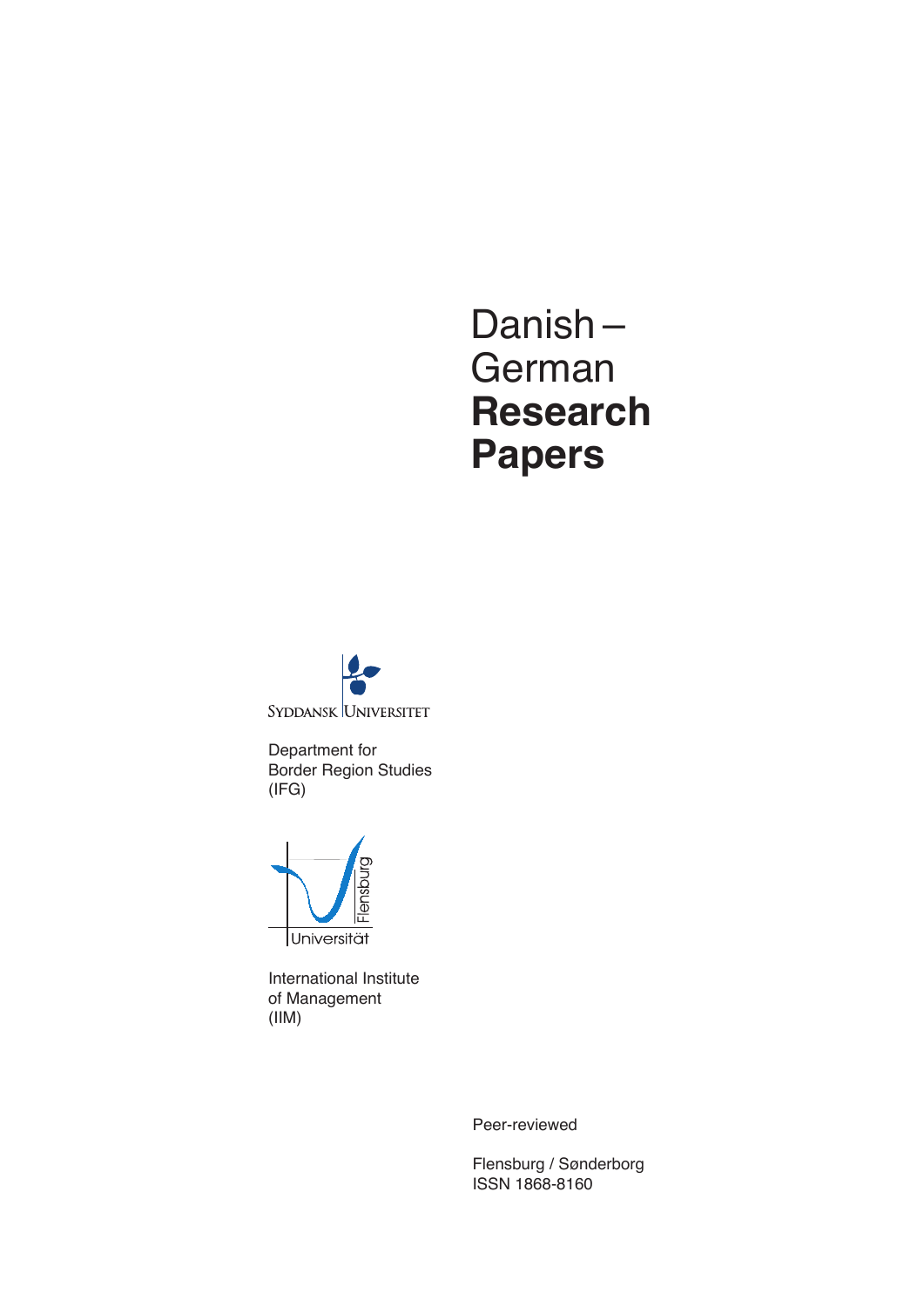



# **Joint Research Paper Series: International Institute of Management and Department of Border Region Studies**

The Department of Border Region Studies at the University of Southern Denmark and the International Institute of Management at the University of Flensburg have established a joint research paper series to further institutionalise the long-standing relationships between the two departments that is reflected in joint teaching programmes as well as joint research activities. The aim of the joint series is to establish a platform to further foster and develop this cooperation in the border region of Sønderjylland/Schleswig. The joint research paper series is open to contributions from the field of business, regional economics, social sciences, linguistics and culture studies as well as other topics researched by colleagues from both institutions. For more details with regard to our research and teaching activities please see www.sdu.dk/ifg and http://www.iim.uni-flensburg.de.

Contributions to the Joint Research Paper Series are going through a review process, i.e. papers submitted by a colleague from the Department of Border Region Studies are reviewed by a colleague from the International Institute of Management and vice versa. Joint papers go to a third institution for review. The papers should be formatted according to the Academy of Management Journal Style Guide for Authors (http://journals.aomonline.org/amj/style\_guide.html). Further, the papers if possible should be in English and contain a Danish and a German abstract as well as up to six relevant keywords.

| <b>Legal Notice:</b> |                                                                                 |
|----------------------|---------------------------------------------------------------------------------|
|                      | Danish – German Research Papers. ISSN: 1868-8160                                |
|                      | Place of Publication: Flensburg / Sønderborg                                    |
| Publisher:           | International Institute of Management (IIM), University of Flensburg, Flensburg |
|                      | Department of Border Region Studies (IFG), University of Southern Danmark,      |
|                      | Sønderborg                                                                      |
| Editors:             | Assistant Professor Susanne Gretzinger (University of Southern Denmark)         |
|                      | Prof. Dr. Susanne Royer (University of Flensburg)                               |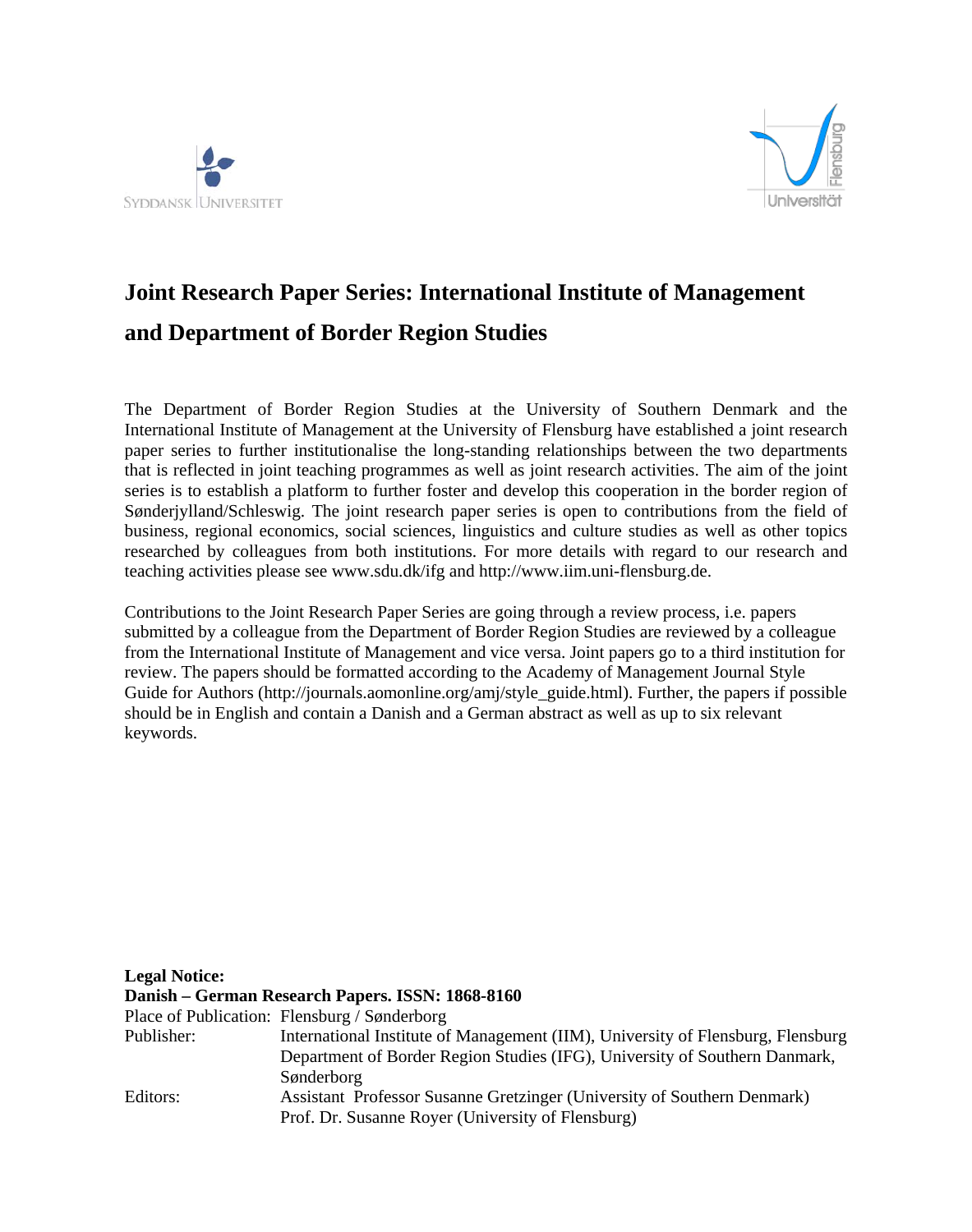# **Danish-German Research Paper No. 1: The Value Adding Web at Work - Developing a toolbox to analyse firm clusters**

**Prof. Dr. Susanne Royer** International Institute of Management, Flensburg University, Germany

#### **Prof. Dr. Marion Festing**

Chair of Human Resource Management and Intercultural Leadership ESCP Europe, Campus Berlin, Germany

### **Charlotte Steffen (MBA)**

International Institute of Management, Flensburg University, Germany

### **Professor Kerry Brown**

School of Tourism and Hospitality Management, Southern Cross University, Australia

### **Professor John Burgess**

School of Business, The University of Newcastle, Australia

### **Dr. Jennifer Waterhouse**

School of Business, The University of Newcastle, Newcastle, Australia

### **ACKNOWLEDGEMENTS**

We are grateful to the Australian Research Council (ARC) for their support of the project by granting the ARC International Linkage Award (Linkage No. LX0774768) and the German Academic Exchange Service (DAAD) for further funding of this international research project. For her support in developing first versions of the questionnaires we would like to thank Jana Okech, research assistant at the ESCP-EAP European School of Management.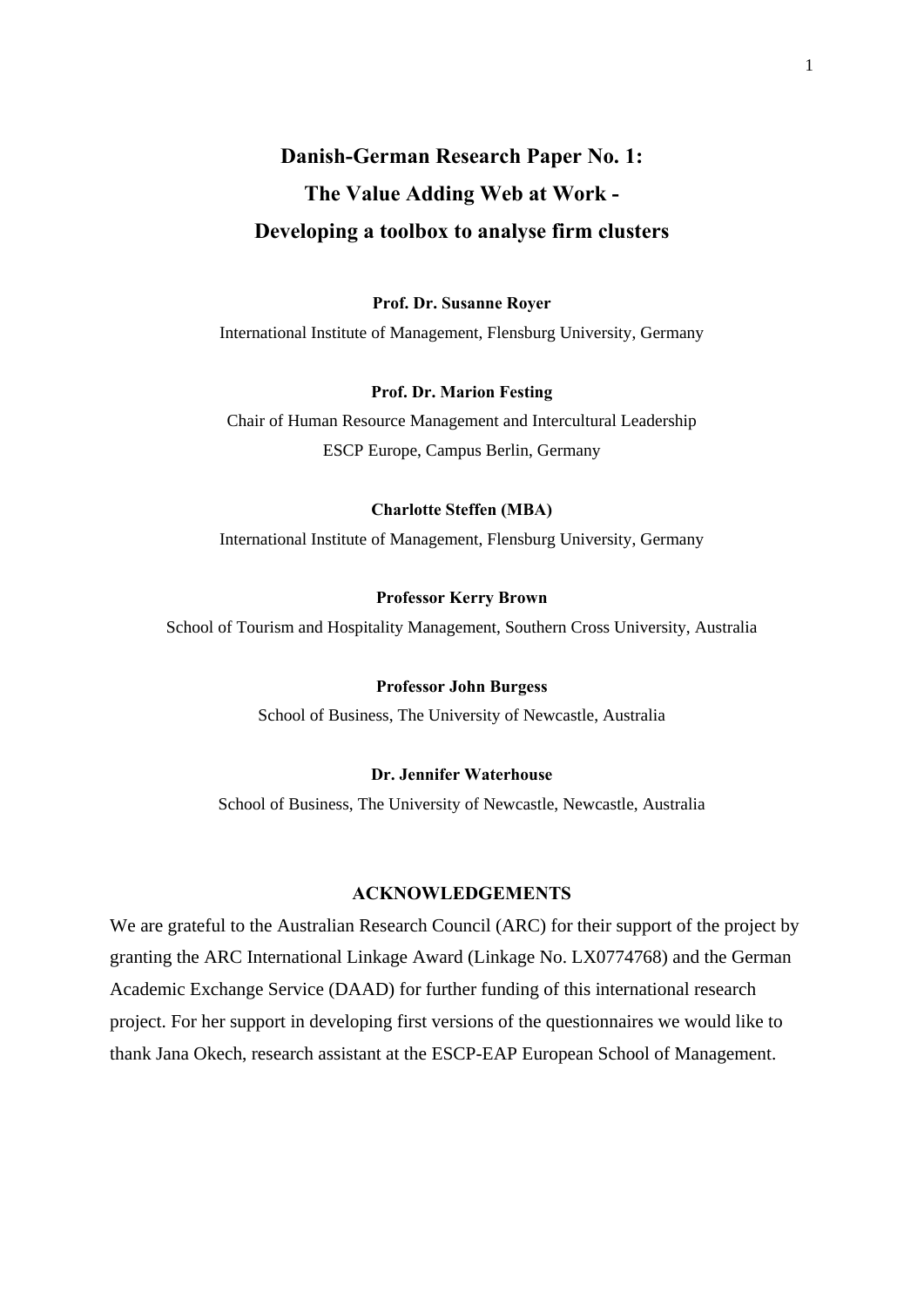### **The Value Adding Web at Work – Developing a toolbox to analyse firm clusters**

### **ABSTRACT**

Industry clusters have been studied for a long time from diverse perspectives. The results of this research have increased our understanding of knowledge flows in clusters, spillovers between cluster actors and regional development through clusters. However, there still remain deficits in knowledge about industry clusters and cluster development. A central gap in cluster research is an agreed conceptualisation of industry clusters and the underlying components within clusters. As a contribution to filling that gap our "value adding web" conceptualisation of clusters is described here. Building on this novel understanding of industry clusters, a case methodology is suggested. The resultant "toolbox" of techniques with which to study clusters has been used to analyse Australian and German cluster cases. This paper offers a series of templates to be used for comparative case study research in industry clusters.

**Key words:** Industry Cluster; Case Study Methodology, Value Adding Web; Public Policy, Strategic Management.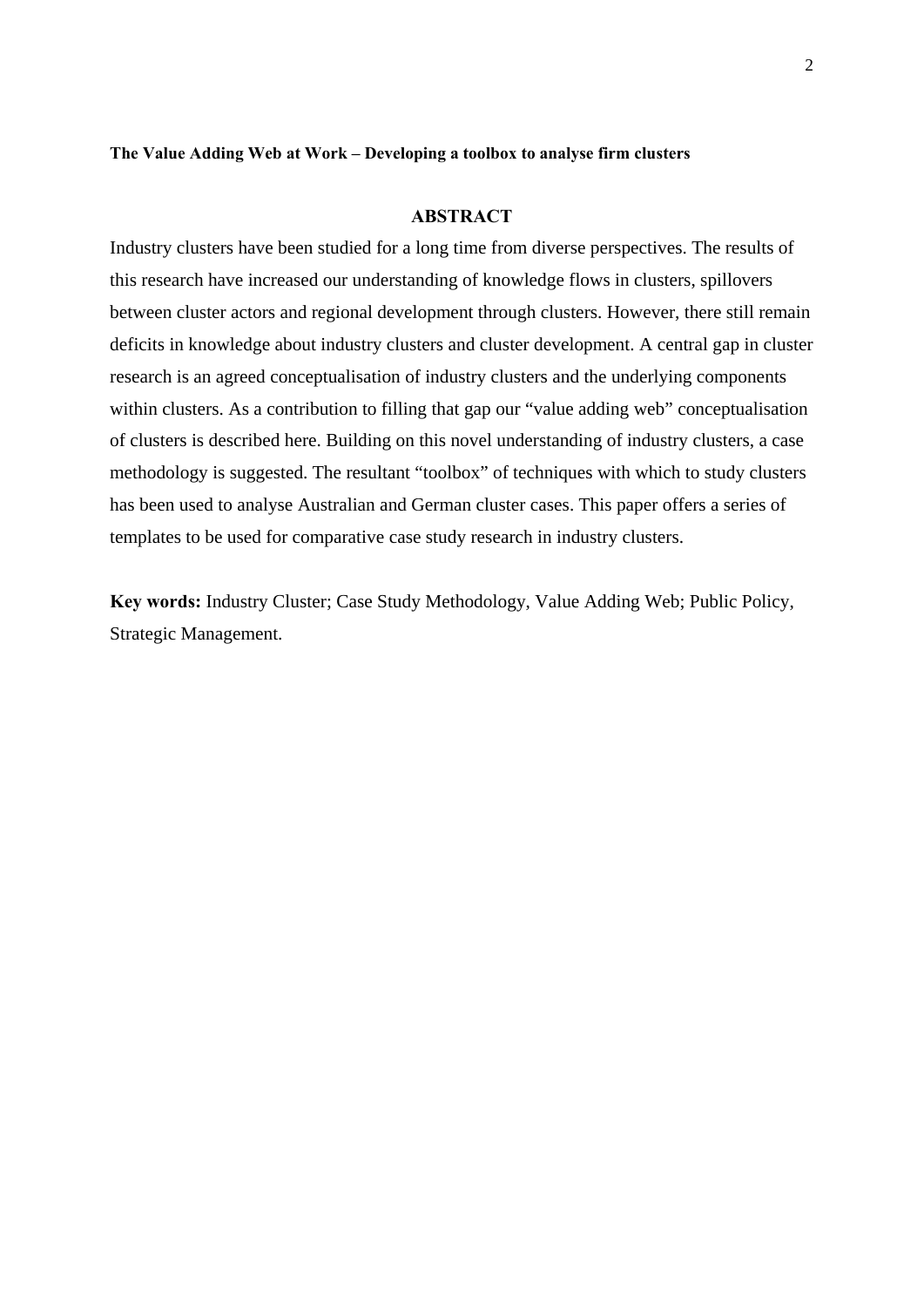# **Cluster als Wertschöpfungsnetzwerke – Entwicklung eines Tools zur Analyse von Clustern**

### **ABSTRAKT**

Cluster werden seit langem aus verschiedenen Perspektiven untersucht. Die resultierenden Forschungsergebnisse haben das Verständnis und die Kenntnis über Wissensflüsse in Clustern, Spillover-Effekte zwischen Cluster-Akteuren und regionale Entwicklungen durch Cluster erhöht. Dennoch bestehen immer noch Wissensdefizite über Cluster und die Clusterentwicklung. Eine zentrale Lücke in der Clusterforschung besteht in einer allgemein akzeptierten Konzeptionalisierung von Clustern und den in einem Cluster wirkenden Faktoren. Die Konzeptionalisierung von Clustern als sich überlappende Wertschöpfungsnetzwerke, welche in diesem Artikel erläutert wird, ist ein Ansatz, um diese Lücke zu schließen. Aufbauend auf dem neuartigen Verständnis von Clustern wird eine Fallstudienmethodik vorgeschlagen. Der daraus resultierende "Werkzeugkasten" von Techniken zur Analyse von Clustern wurde bereits genutzt, um australische und deutsche Cluster zu untersuchen. Der vorliegende Beitrag beinhaltet eine Reihe von Vorlagen, welche für vergleichende Fallstudienuntersuchungen von Clustern genutzt werden können.

Schlagworte: Cluster; Fallstudienmethodik; Wertschöpfungsnetzwerk; Public Policy; Strategisches Management.

# **Det værdifremmende netværk på arbejde – en værktøjskasse til analyse af virksomhedscluster.**

#### **ABSTRAKT**

Industriclusters har længe været genstand for undersøgelser udfra diverse perspektiver. Resultaterne af denne forskning har øget vores forståelse af "knowledge flows" i clusters, spillovers mellem clusteraktører og regional udvikling gennem clusters. Dog er der stadig mangler i den nuværende viden omkring industriclusters og clusterudvikling. Et centralt hul i clusterforskningen er en anerkendt begrebsopfattelse / koncept af industriclusters og de bagvedliggende komponenter indenfor clusters. Som et bidrag til at udfylde dette hul er vores clusterbegrebsopfattelse "value adding web" beskrevet i det følgende. På baggrund af denne nye forståelse af clusters, anbefales en case-metodologi. Den deraf resulterede "værktøjskasse" af de respektive teknikker, som anvendes ved studier af cluster, har været brugt til at analysere australske og tyske clustercases. Dette papir giver en række skabeloner som kan anvendes ved en sammenlignende casestudieforskning i industriclusters.

Slagord: cluster; case-metodologi; værdifremmende netværk; public policy; strategisk management.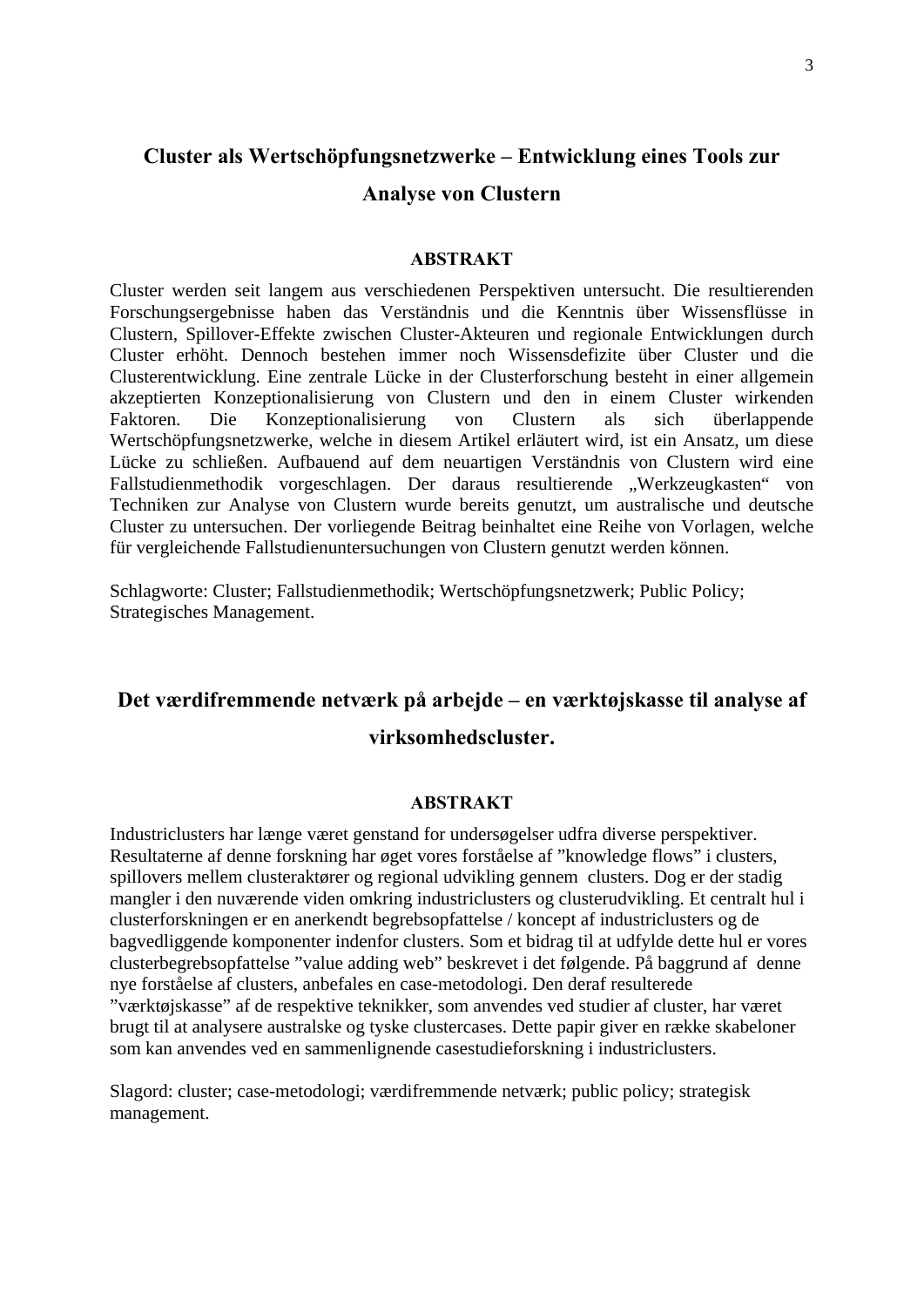## **1. INTRODUCTION: INDUSTRY CLUSTERS, PUBLIC POLICY AND STRATEGIC MANAGEMENT**

Clusters are investigated in a wide variety of disciplines including economic geography, public policy, innovation and technology management, organisation theory, strategy, communication studies, industrial economics, and knowledge management. This variety of perspectives leads to many differing understandings of industry clusters and consequently many different methodological techniques are applied to study them.

The aim of this paper is to present a methodological approach suitable for analysing clusters in a comparative way. Cluster analysis methodologies have focused previously on describing the features and elements of different industry clusters and this approach has provided valuable insights into the functioning and operation of clusters (e.g., Audretsch & Feldman, 1996; Austrian, 2000; Cortright, 2002). However, there has been less emphasis on delivering a set of tools for undertaking comprehensive comparative case analyses. While case studies of clusters have been undertaken in various industry contexts (e.g., Austrian, 2000; Porter, 1998), there has been little concerted activity to develop cases that are comparable among different research teams. We suggest that this is a consequence of a lack of a common definition for the term "cluster" and common conceptual and methodological tools to investigate industry clusters. Since the findings from different research teams are not easily comparable, there is a lack of comparative data especially with regard to different industries and countries. The drawbacks have been limited replication and an inability to undertake multiple large-scale investigations. This is the point of reference for this paper.

The German Australian Research Project on Clusters (GAPCluster), a large-scale project to investigate clusters in an international context, offered the opportunity to develop a robust framework to analyse industry clusters (Brown et al., 2007, 2008, 2009). The original intention was to compare industry clusters in Germany and Australia in order to establish an understanding of the effect of industry clusters on regional economic development. This focus on regions meant that public policy directed to locational development was relevant to the overall research agenda. The main contributors to regional development in terms of job creation, economic stimulus and growth are single firms. They are also the main actors in industry clusters that are often seen as valuable for regional development by public policy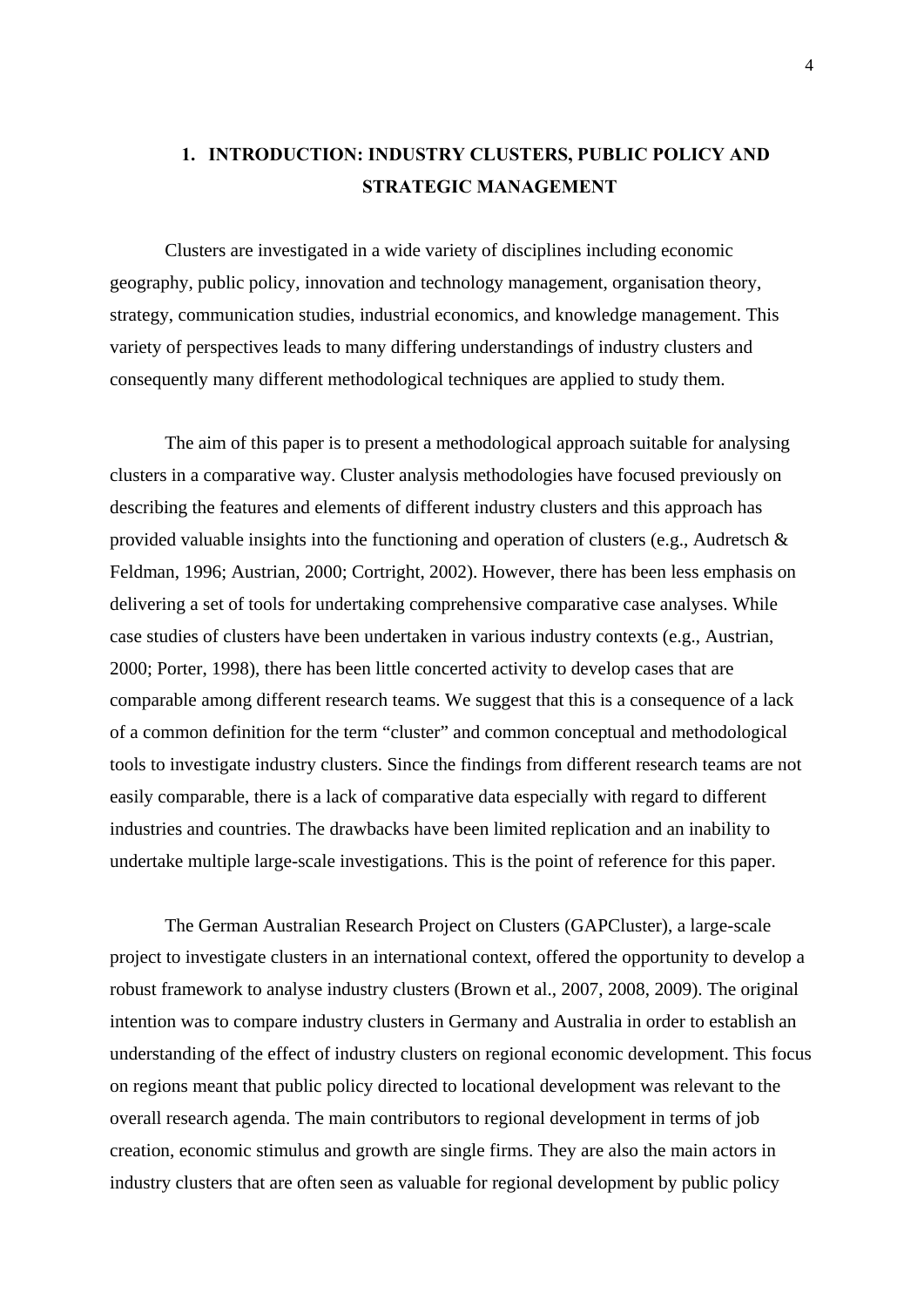actors. Therefore, regionally-based initiatives have focused increasingly on cluster development. However, often these public policy cluster development initiatives did not easily fit with the interests of individual firms. We suggest that one of the reasons for the lack of "fit" is that the role and function of single firms in clusters has not been sufficiently taken into account (although Maskell, 2005; Folta et al., 2006, and Festing et al., 2009, provide starting points in that direction).

The research perspective taken here is multidisciplinary. It takes into account public policy which plays a dominant role with regard to cluster development. Furthermore, it is deeply rooted in strategic management research, the discipline that investigates competitive advantage of firms. We suggest that insights from both disciplines should be combined in order to provide more encompassing explanations in cluster research. On the one side is the potential for realising firm-specific competitive advantage and on the other, relational competitive advantages resulting from relationships within clusters should be more in the focus of cluster research. It would not only help to understand strategic implications for firms that are located in clusters but also offer helpful insights to public policy actors who aim to better understand how to develop well-performing clusters.

In order to develop a common understanding of clusters and their parameters, various definitions of clusters were brought together and analysed in terms of their relevance to the breadth of cluster interaction (Brown et al., 2007). Moreover, the specificity of cluster participants, particularly cluster actors, is seen as relevant with regard to determining cluster performance. The applicability of ideas about cluster formation and changes in clusters over time was a further consideration for the research agenda. The intention was to accurately describe clusters, cluster firm activities and the relationship of the cluster to the surrounding local area. The wide variety of cluster attributes, actors and characteristics were distilled from the literature into a comprehensive concept that seeks to explain multilayered and multiple resources on different cluster levels (Brown et al., 2008).

In our conceptualisation, industry clusters are interpreted as a combination of a certain number of value adding webs (VAWs) around single firms. A value adding web is:

A connection of horizontal, vertical and lateral value adding activities contributed by different actors in proximity to one another which all act in relation to a specific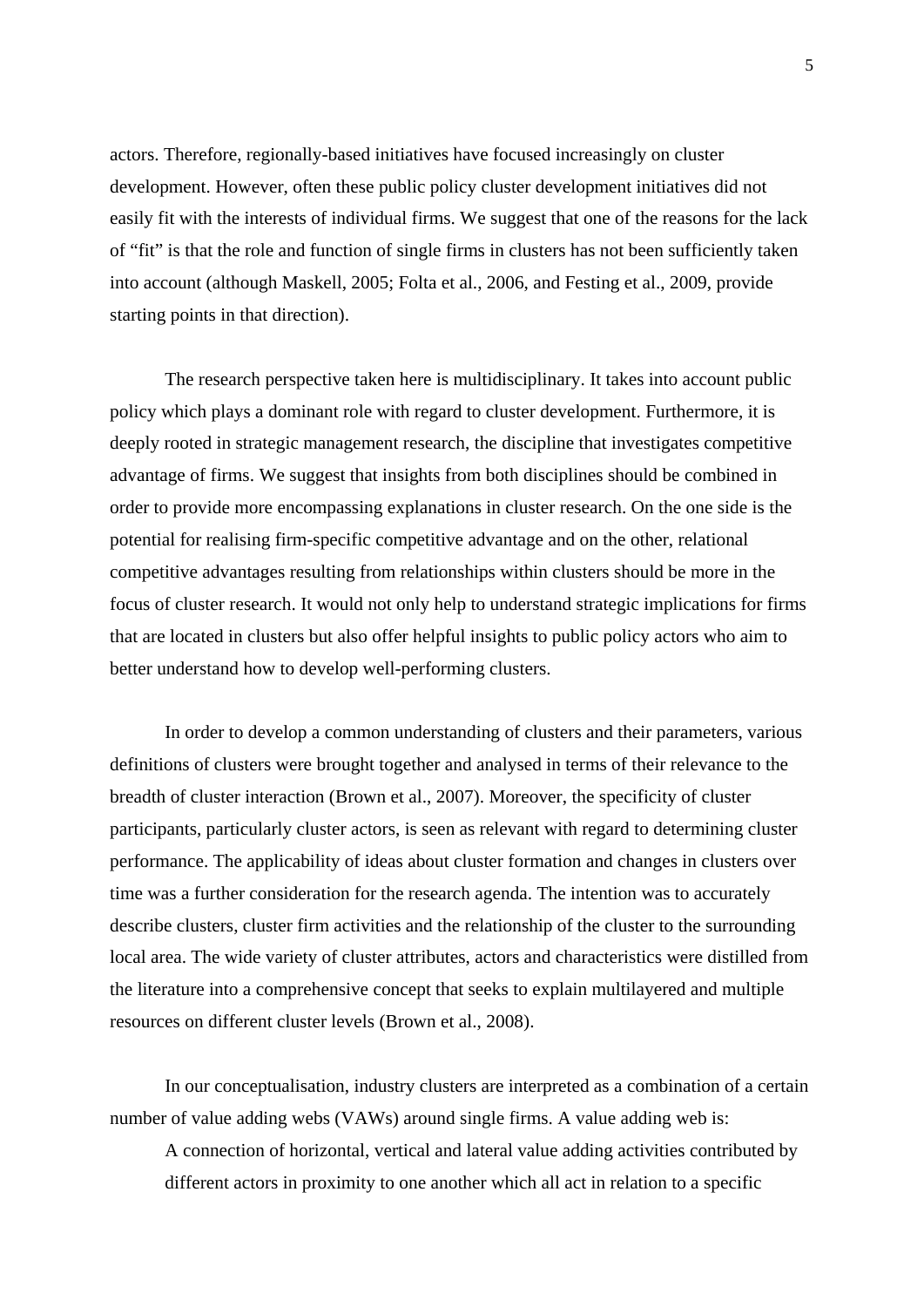industry sector. The actors have relationships characterised by interdependencies of different strengths and quality that define the boundaries. (Brown et al., 2007: 20).

We argue that using this conceptualisation facilitates the accurate mapping of clusters. Further, it reflects a holistic view of the cluster that incorporates a range of different actors within the cluster. The single firm is the core contributor and the core units of analysis in our cluster conceptualisation are firm-specific resources as well as relationship-specific and cluster-specific resources.

From this starting point of a common understanding of the dimensions of industry clusters, we needed to create a methodological approach that would encompass cross-national and cross-industry analysis. The preliminary thinking was to develop a series of case studies that could be compared by the researchers operating in different national contexts. It became clear that in order to make robust research possible, we needed to develop a comprehensive set of research protocols and written guidelines. The result is a "toolbox" containing our resource-based cluster understanding as well as pre-tested questionnaires for different cluster actors together with interview guidelines for conducting in-depth expert interviews with cluster members.

The remainder of this paper is concerned with outlining and justifying the selection strategy for the new cluster conceptualisation and the constituent elements selected for the VAW operationalisation. It follows the description how the specified methodology can be used to analyse a cluster. This research links firm strategy, public policy, resources and value creation to investigate industry clusters. One part of the method seeks to differentiate the public policy responses and allied policy instruments across the various levels of the cluster. The other direction is the understanding of competitive advantage realisation of single firms located in clusters. Therefore, our empirical approach has been to implement a case-based research strategy. The resulting toolbox is presented in this paper. The paper concludes that the developed and employed toolbox for cluster research provides a new approach to understanding industry clusters as overlapping value adding webs as well as offering practical implications for cluster firm managers, cluster managers and public policy actors. Avenues for future research methodologies are also identified.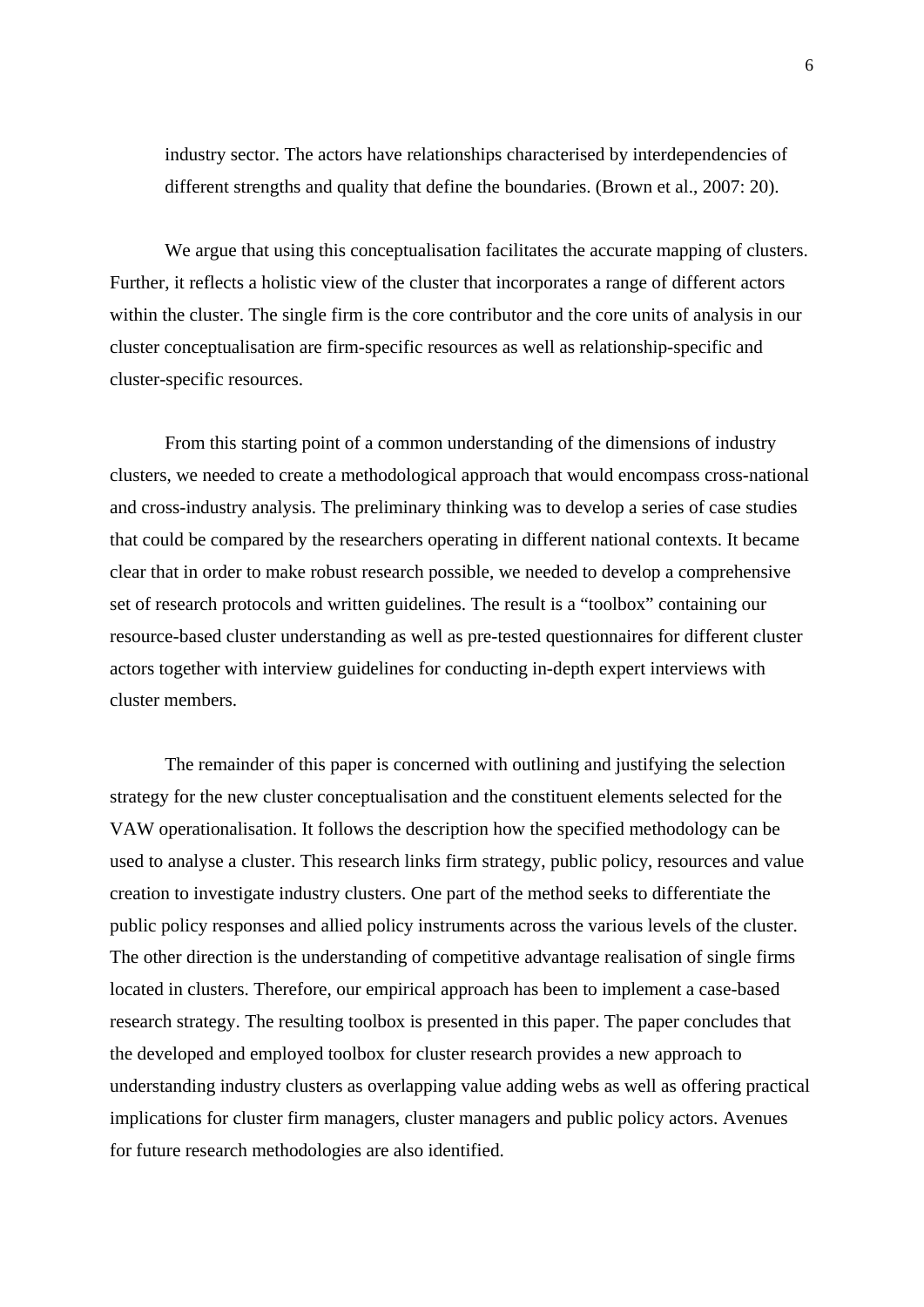#### **2. THE VALUE ADDING WEB CONCEPT OF CLUSTER ANALYSIS**

Clusters are considered to be comprised of a combination of value adding webs. Horizontal, vertical and lateral actors and actor groups can be identified within these webs. While horizontal actors produce the core products of the cluster, vertical actors are their buyers or suppliers. Lateral actors support the other cluster actors through the provision of expertise, infrastructure or funding. Government as a typical lateral actor provides resources such as infrastructure (Tallman et al., 2004), training and education (Andersson et al., 2004) as well as funding for research activities within clusters (OECD, 2007).

Clusters combine elements of cooperation and competition. This impacts on competitive advantage realisation for single firms located in clusters. The value adding web concept recognises this tension and therefore, chooses a strategic approach to the understanding of valuable resources on different cluster levels. The resource-based view of the firm (e.g., Collis & Montgomery, 2005; or Peteraf, 1993) focuses on firm-level competitive advantage. It is suggested that resource heterogeneity leads to rent creation for single firms (Peteraf, 1993). The resource-based view is considered a useful perspective for analysing valuable firm resources. It may, however, also be used to analyse resource bundles that transcend firm boundaries (see Dietl, Pauli, & Royer, 1999a, 1999b regarding the analysis of the competitiveness of financial centres worldwide). A resource-based view of clusters has been developed accounting for resources on multi-levels related to industry clusters (Brown et al., 2007, 2008, 2009; Festing et al., 2009, under review).

Building on the understanding of resources as the basis for competitive advantage realisation, we differentiate context-specific, web-specific and firm-specific resources as critical to cluster members and overall cluster performance and competitiveness.

*Firm-specific resources* may occur in the form of tangible (e.g., buildings), intangible (e.g., patents) and human resources (e.g., motivated personnel). Resource scarcity leads to *Ricardian rents*. Valuable resources improve effectiveness and efficiency of firms. Valuable resources are characterised by scarcity, non-substitutability and inimitability (e.g., Barney, 1991; Collis & Montgomery, 2005; Grant, 1991).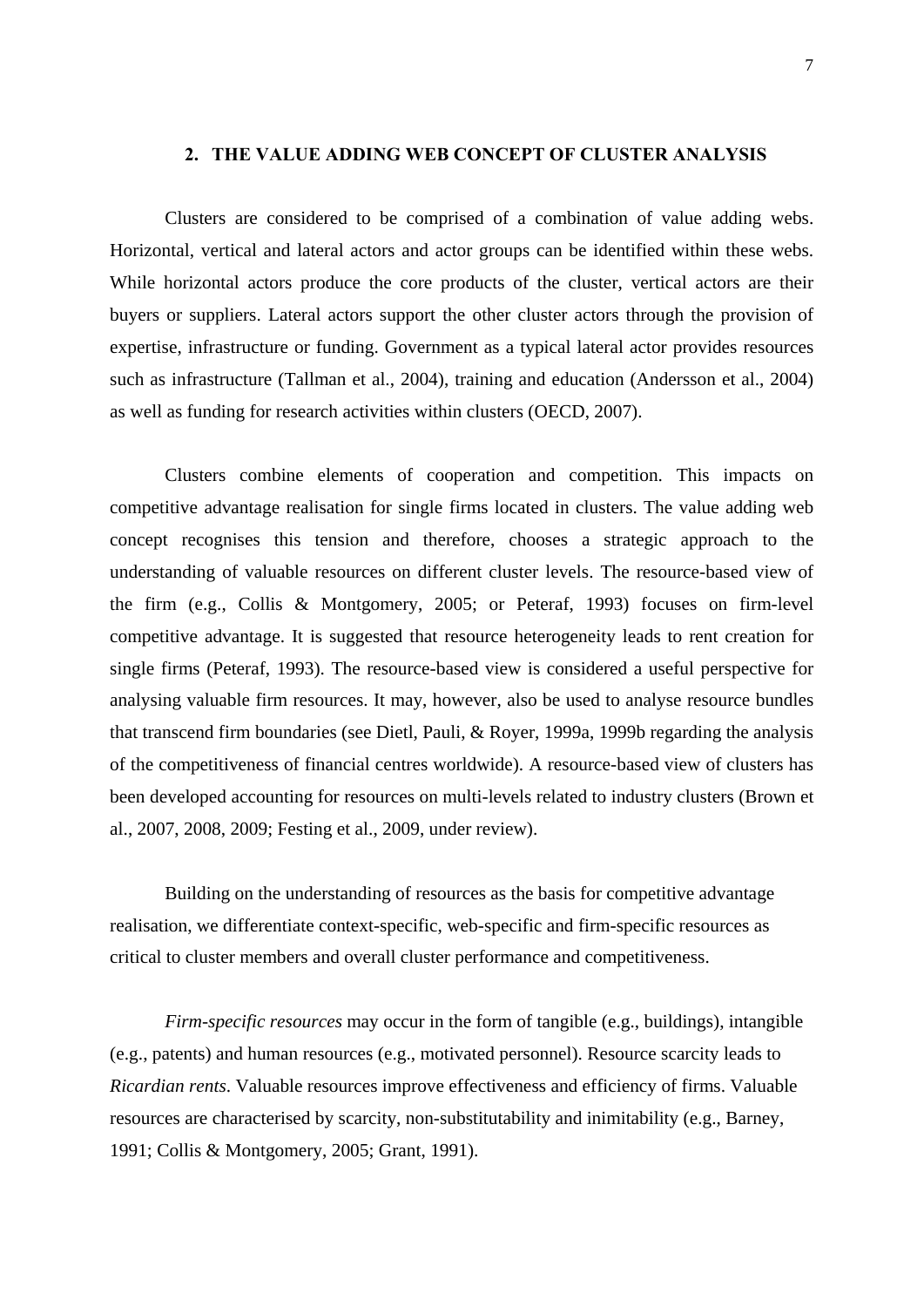While firm-internal rents may result from the shared and non-shared resources of a focal firm (Lavie, 2006: 644) in a cluster, *relational rents* (Dyer & Singh, 1998) result from web-specific resources. Web-specific resources are joint resources of different cluster actors; it is the relational capital resulting from interactions between cluster actors. The relationships and resulting dependencies between the different cluster actors are central here. The focus lies on jointly owned or exploited resources of cluster actors. Relational rents are "supernormal profit jointly generated in an exchange relationship that cannot be generated by either firm in isolation and can only be created through the joint idiosyncratic contributions of specific alliance partners" (Dyer & Singh, 1998: 662). Lavie (2006) further suggests inbound and outbound spillover rents as a potential consequence of opportunistic behaviour of firms in relationships with other firms. Outbound spillover rents lead to a transfer of benefits from the focal firm to a partner, while inbound spillover rents flow in the opposite direction (for a more detailed discussion see Festing et al., 2009, under review).

To understand the relational rents as well as inbound and outbound spillover rents with regard to a focal actor and related actors it is necessary to investigate the interdependencies between these actors. A categorisation into pooled, sequential, reciprocal and team-oriented interdependencies in accordance with Thompson (1967) is used for this purpose. The quality of interdependencies is directly related to the potential of the actors to gain relational rents. The possibility of inbound and outbound spillover rents has to be taken into consideration in this context. According to Thompson (1967) the lowest degree of interdependency is the *pooled interdependency*. In this case interconnected actors compete for valuable resources such as the budget of consumers in a certain region. However, as these actors do not use common resources, this type of interdependency does not have an impact on the relational rents. On the contrary, *team-oriented interdependencies* are the strongest kind of interdependence and imply actors that only jointly can achieve a particular outcome. In this case there is a potential for extremely high relational rents. Sequential and reciprocal interdependencies represent mixed forms. A *sequential interdependency* means that the output of one firm is the input of another. *Reciprocal interdependence* indicates that there is a mutual exchange of inputs and outputs between cluster actors. For both types the rent generation process strongly depends on the individual case and varies depending on whether horizontal, vertical or lateral relationships are concerned.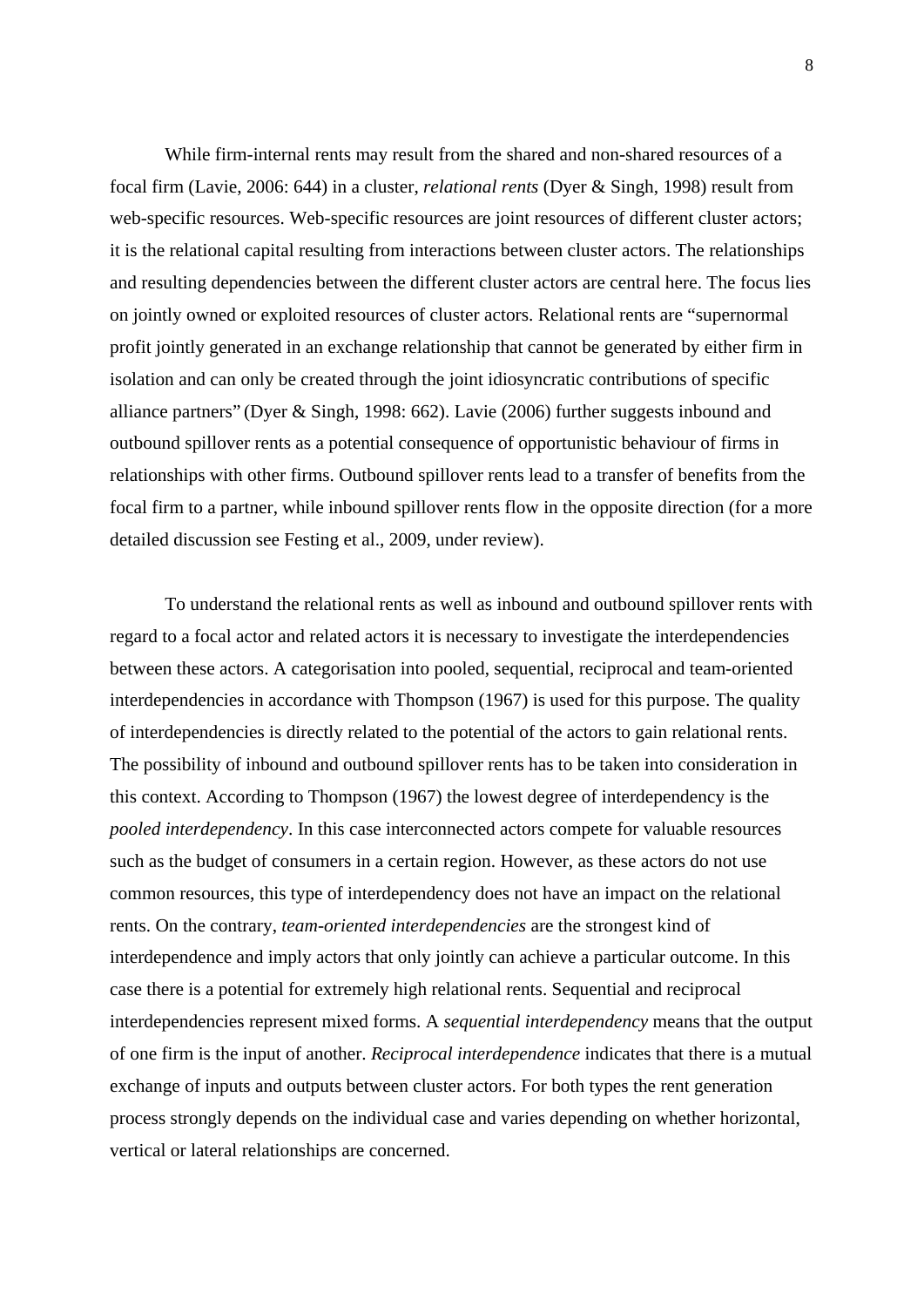*Context-specific resources* derive from the cluster location and industry sector. Locational factors such as type of area (e.g., rural or urban) or the existence of natural resources (e.g., minerals or the climate) (Dunning, 2000a, 2000b; Tesch, 1980) play a role here as well as social, cultural and/or legal specificities that may affect value creation in a certain location (Cortright, 2002). Further, sectoral attractiveness (Porter, 1980, 1985) is a relevant resource on the cluster level. Porter classified sources of market power into: threat of entry, rivalry, threat of substitute, and the bargaining power of buyers and suppliers. These competitive factors are used to systematise valuable resources on cluster level. The embeddedness of cluster actors in a certain cluster location leads to *contextual rents*, i.e. rents achieved by cluster actors as a consequence of advantageous locational (including cultural and legal factors) or sectoral conditions.

Additionally, we suggest that at each of the outlined levels, public policy initiatives may be usefully directed at establishing and nurturing cluster resources and firm resources. Figure 1 summarises the resource-based view of clusters and links it to public policy.



#### **Figure 1: Public Policy, Resources and Value Creation Framework**

Source: Brown et al.,  $(2009)$ .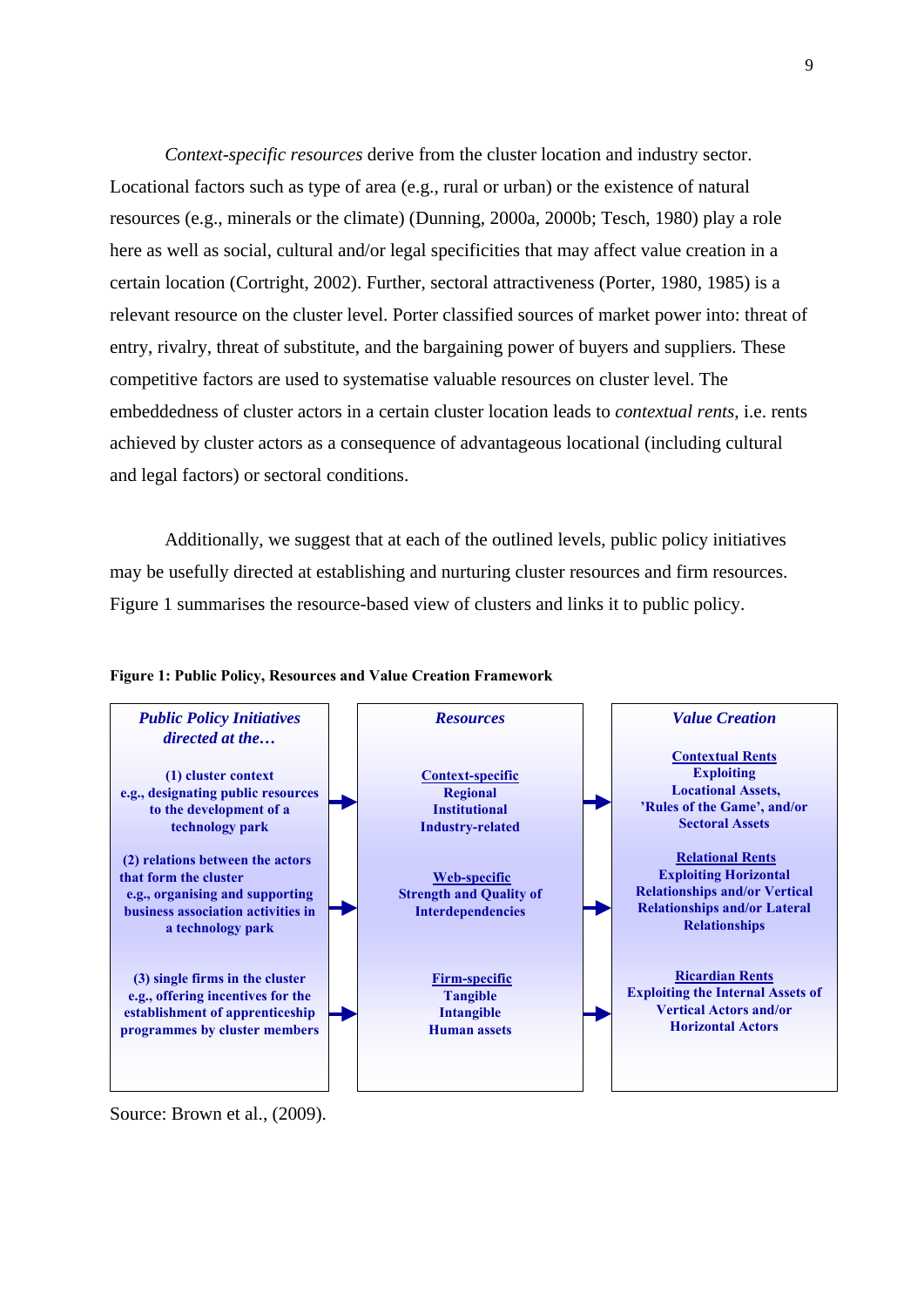Figure 1 forms the conceptual basis for the case analyses. The operationalisation of the identified Ricardian, relational and contextual rents is outlined in the next section. Separating the different cluster levels offers a comprehensive framework in which to systematically investigate different kinds of resources and their underlying value. In bringing together a public policy and strategic management perspective by linking public policy initiatives with resources and rents, the research study advances previous less holistic approaches.

### **3. DEVELOPING A METHODOLOGY TO ANALYSE VALUE ADDING WEBS**

The research team in the GAPCluster project has developed the described value adding web perspective on clusters that allows for a holistic view of clusters and extends existing literature through providing a lens to better understand how public policy and strategic management can contribute to the development of valuable resources in clusters. This conceptualisation allows us to bring together a range of methodological techniques to investigate industry clusters from countries and sectors. The idea is to:

- 1. map the clusters, identifying vertical, horizontal and lateral actors and their roles;
- 2. place the individual firm at the centre of cluster analysis;
- 3. analyse the internal dynamics of clusters on different levels and classes resulting in Ricardian, relational and contextual rents; and
- 4. identify the role of lateral actors, in particular public policy, in cluster development.

The empirical approach takes the form of comparative case study analyses of industry clusters which have been subject to different policy and strategic interventions. A case study methodology is appropriate in the following circumstances (Yin, 2002):

- 'how' or 'why' research questions are posited;
- multiple levels of analysis are addressed;
- little control of investigators over events is possible; and
- a contemporary phenomenon is investigated.

The type of industry cluster research carried out in the GAPCluster project lends itself particularly well to a case study research strategy because all of the above conditions are met.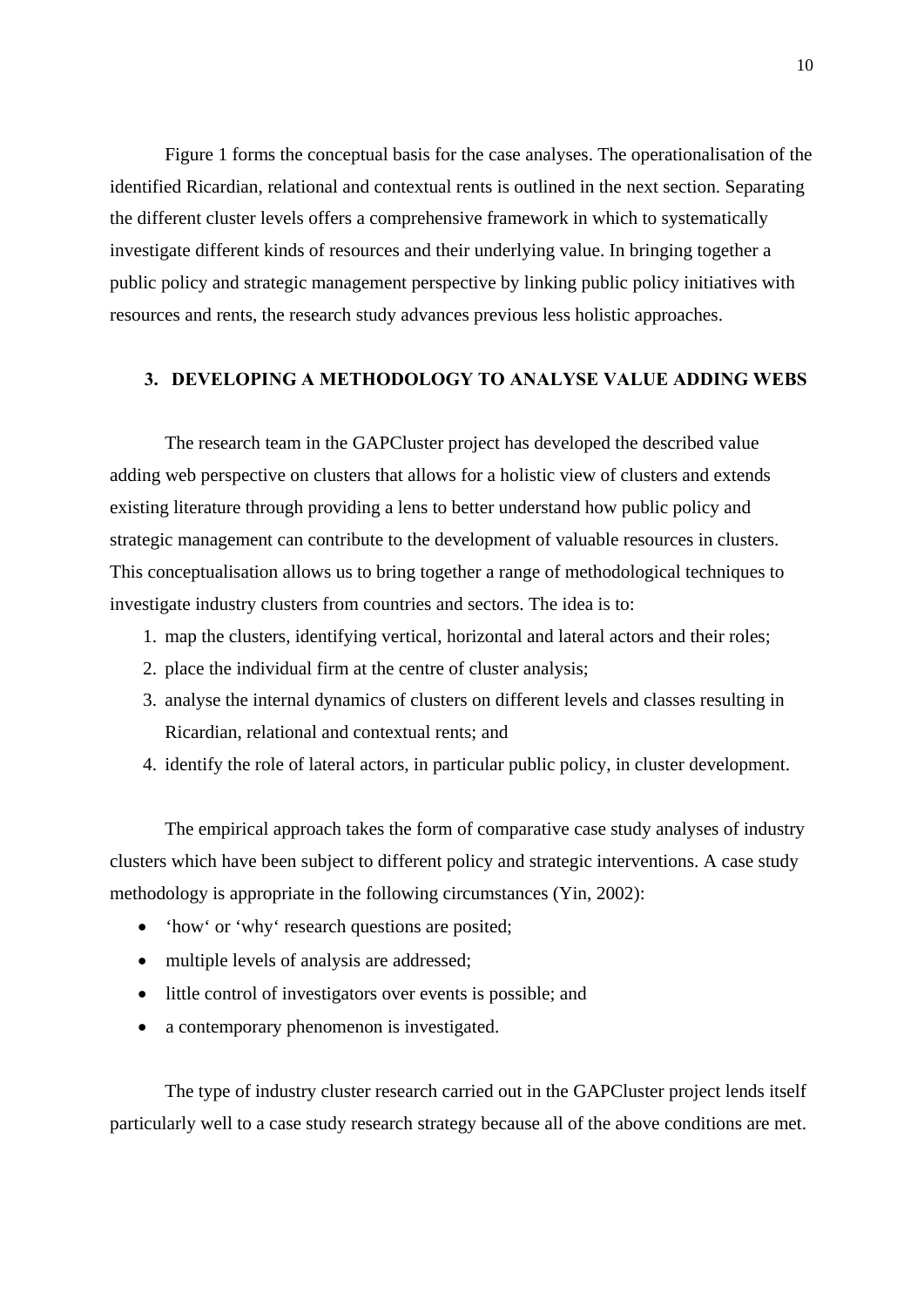Cases are seen as useful means of illustrating general facts or theoretical concepts (e.g., Stake, 1994). This research strategy allows the investigation of contemporary and dynamic phenomena and contributes to a related emerging body of knowledge in a subject area (e.g., Eisenhardt, 2002; Yin, 2002). The analysed levels and actors are too complex for other methods, i.e. causal links are too complex for surveys or experiments (e.g., Eisenhardt, 2002). Moreover, inclusion of data from many sources is desirable (e.g., Yin, 2002). Under these conditions, case study research is considered a suitable approach. Case studies are related to single cases, thus the unit of analysis in our research is a cluster conceptualised as an agglomeration of value adding webs around single horizontal actors. It is the goal of the researchers to confront single cases with an in-depth analysis (e.g., Punch, 2003).

The ability to work with different types of evidence is the strength of case study research. Data collection and analysis in the GAPCluster project so far has taken place in four stages. A mix of data has been acquired and aggregated through interviews, surveys and analyses of documents:

- 1. Preliminary mapping of the clusters to identify actors, linkages, key stakeholders and public policy involvement. This stage involves evaluation of secondary data (reports, web pages) and telephone contact with key informants. A detailed analysis of documents is required to develop a cluster map and a policy framework for each cluster.
- 2. A data sheet that gathers background details about the cluster, firm positioning and operation in the cluster and the role of public policy actors in the cluster is sent out to all cluster actors that can be identified: horizontal cluster firms, cluster lateral actors and cluster vertical actors (see Appendices A, B and C for the data sheets). These actors are asked if they would be willing to participate in in-depth interviews.
- 3. Personal in-depth interviews make it possible to gain an understanding of the complexity of the cluster, the range and types of actors involved, their underlying resources and the interdependencies between them. In order to get a diversity of actors and data, as many interviews are conducted as possible. The natural conclusion of the interview schedule comes when data redundancy becomes obvious (see Appendix D for the interview guidelines). The interview transcripts are the basis for further analysis. The data analysis follows a series of steps (Strauss & Corbin, 1996). The data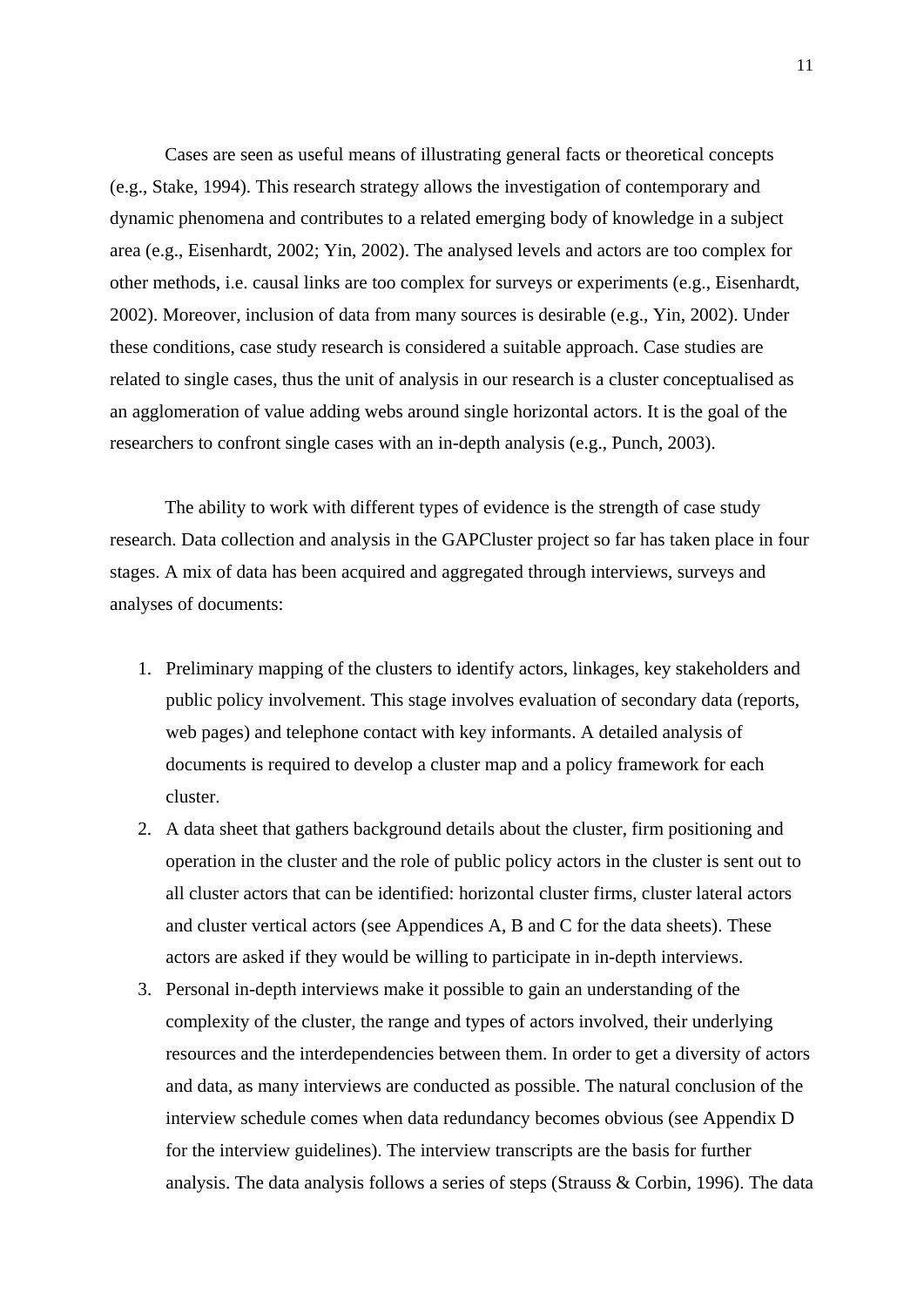is coded according to the described cluster levels and related resources. The codes are allocated to the five themes: context-, web-, firm-level, actors, other relevant information. The GAPCluster team has used the software NVIVO to support this process.

4. A cluster policy framework matrix (Brown et al., 2009) is completed following indepth interviews with key informants in each cluster (see Appendix E for the matrix). It is designed specifically to identify and analyse public policy in the case studies and to determine the type of public policies applied to the different levels of the cluster.

The described triangulation procedure has been used to minimise personal perspective bias and ensure data validity (Seale, 1999; Wrona, 2005; Yin, 1981). To achieve a consensual validation, first the researcher involved in a case study individually analyses the data and then compares and discusses their results. Further, the summarised transcribed interviews are sent to the interviewees with the request for feedback (communicative validation). By using data from the data sheets and the interviews together with firm external and internal documents, internal data validity is achieved in a triangulation process. In order to contribute to procedural reliability the research process is made available to the scholarly community. This leads to possibilities for inter-subjective assessment of the research (see Festing et al., 2009, under review; Eisenhardt & Graebner, 2007).

Empirical evidence up to 2009 has been gathered through different single case studies in Germany and Australia (Brown et al., 2008, 2009; Festing et al., 2009, under review). The initial aim is to generate new testable propositions (Charmaz, 2000; Eisenhardt & Graebner, 2007) that have to be further investigated in follow-up studies.

### **4. CONCLUSIONS**

In conclusion, this paper brings together the value adding web conceptualisation of clusters, strategic management and public policy considerations and an appropriate methodology to study industry clusters. Analysing and combining cluster definitions from the literature to come to a useful concept for this research was a necessary first step, especially in a project with international partners in order to have a common understanding of the term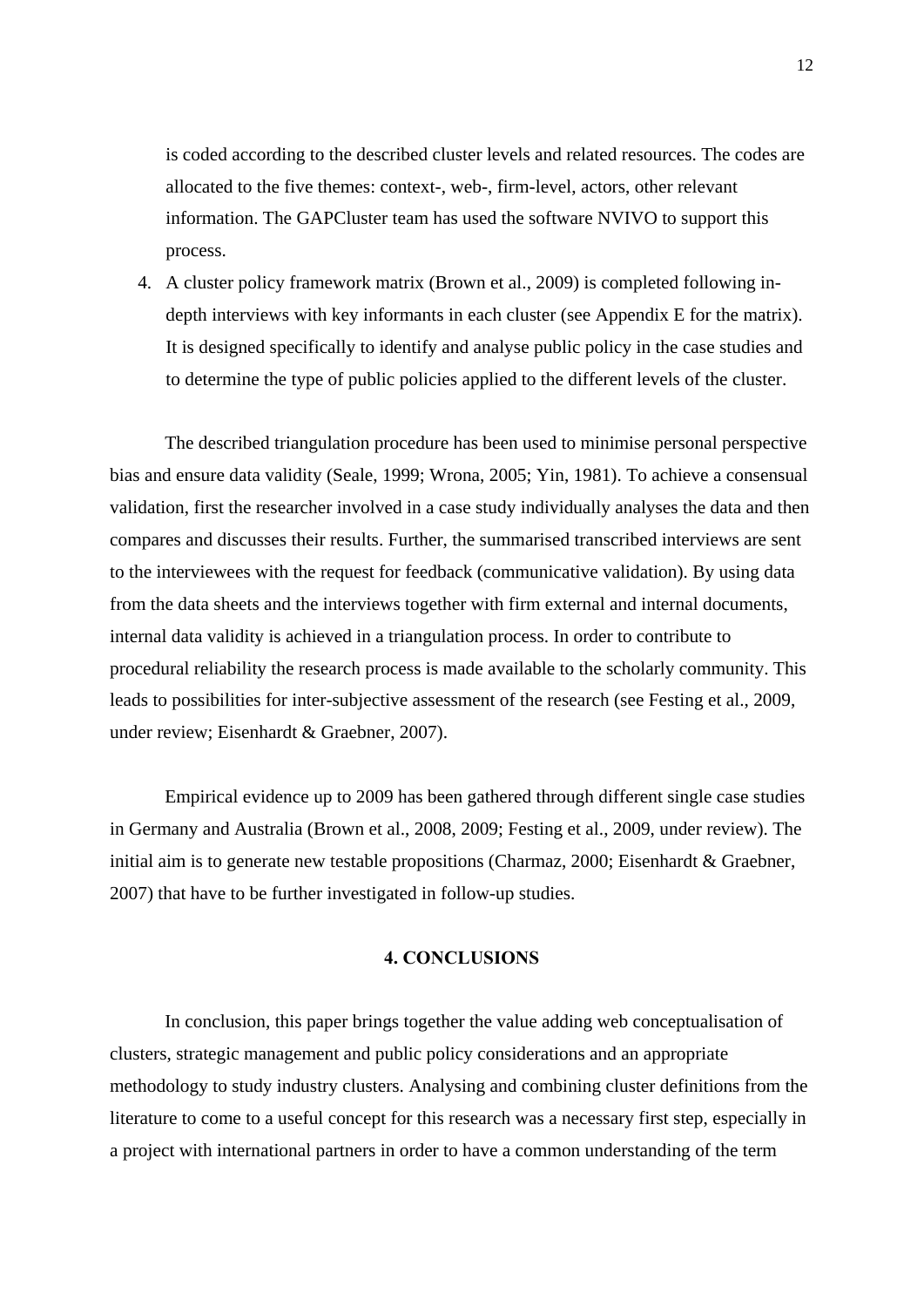cluster. The resultant overall framework has been used for analysing cases in Australia and Germany.

The described approach seeks to address a gap in cluster research by focussing rent creation on the cluster level, the web level and the firm level. Thereby the role of the single firm as a core contributor to cluster success is acknowledged. This understanding of industry clusters as comprising various actors (horizontal, vertical and lateral) and resources on multiple levels (the firm itself, the cluster as a whole and the relationships between the actors) has assisted the development of a comprehensive set of techniques by which to describe and analyse industry clusters. Firm-specific resources, shared resources and locational and industry-specific resources lead to competitive advantage in terms of Ricardian, relational as well as inbound and outbound spillover rents and contextual rents. Better understanding of competitive advantage realisation of actors embedded in a cluster becomes possible. This leads to practical implications for individual cluster firms as well public policy actors in clusters.

The result of this paper is a toolbox which should be understood as a starting point for further investigations in this field. The GAPCluster project is an ongoing collaboration. The ambitions of the project to study clusters in Australia and Germany have been expanded to include other national contexts and more cases within sectors that have already been investigated such as mechanical watches and wine.

In the already investigated case studies, the developed toolbox proved to be very useful for analysing industry clusters and understanding implications for individual firms in clusters and public policy initiatives to direct cluster development. It makes it possible for firms and cluster managers to understand the valuable shared and non-shared resources in a cluster context. This builds the basis for developing firm and cluster strategy.

For the future, the aim of the GAPCluster project is to undertake additional case studies with the shown methodology and thereby further improve the toolbox. Also, other researchers are invited to follow a similar approach so that more comparable data will emerge and the comparative approach to studying clusters will be further developed in order to close a long-lasting gap in cluster research.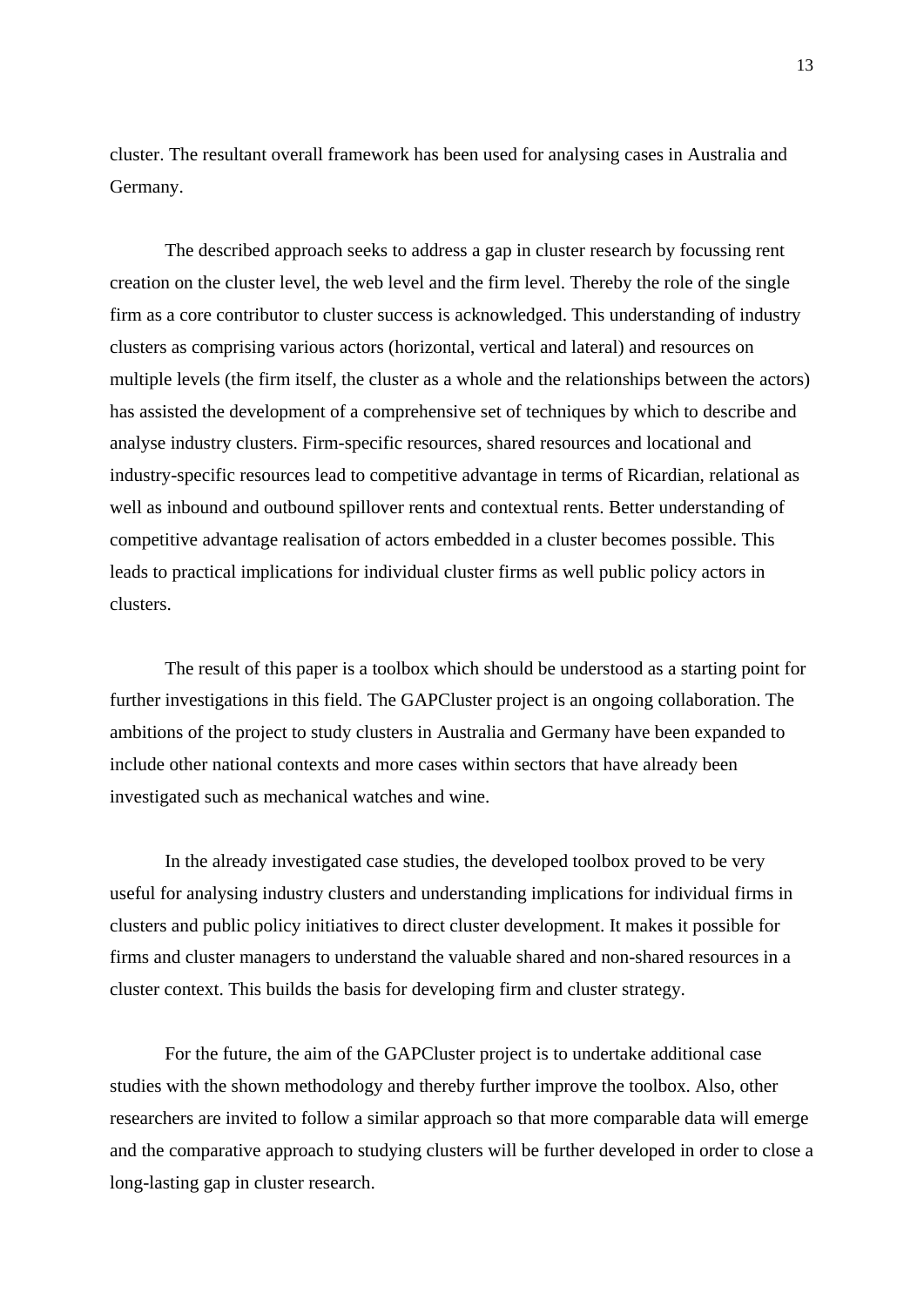#### **REFERENCES**

- Andersson, T., Schwaag Serger, S., Sörvik, J., & Wise Hansson, E. 2004. *The Cluster Policies Whitebook.* Malmö, Sweden: IKED (International Organisation for Knowledge Economy and Enterprise Development).
- Audretsch, D. B. & Feldman, M.P. 1996. Innovative clusters and the industry life cycle. *Review of Industrial Organisation*, 11: 253-273.
- Austrian, Z. 2000. Cluster case studies: The marriage of quantitative and qualitative information for action. *Economic Development Quarterly*, 14(1): 97-110.
- Barney, J.B. 1991. Firm resources and sustained competitive advantage. *Journal of Management,* 17(1): 99-120.
- Brown, K., Burgess, J., Festing, M., Royer, S., Steffen, & C. Waterhouse, J. 2007. *The value adding web - A multi-level framework of competitive advantage realisation in firmclusters.* ESCP-EAP Working Paper no. 27, Herausgegeben von ESCP-EAP European School of Management Berlin, Berlin.
- Brown, K., Burgess, J., Festing, M., Royer, S., Steffen, & C. Waterhouse, J. 2008. Single firms and competitive advantage in clusters - Context analysis identifying the embeddedness of a winery in the Hunter Valley. In: M. Festing & S. Royer (Eds.), *Current issues in international human resource management and strategy research (Schriftenreihe Internationale Personal- und Strategieforschung):* 157–178. München: Bd. 1.
- Brown, K., Burgess, J., Festing, M., Keast, R., Royer, S., Steffen, C., & Waterhouse, J. 2009. *Public Polices to Enhance Industry Cluster Development,* In Proceedings of SGBED (Society for Global Business & Economic Development) Second Research Symposium, Business Clusters: A Source of Innovation & Knowledge for Competitive Advantage, The University of Wollongong in Dubai, Dubai, January 12-14, 2009.
- Collis, D. J., & Montgomery, C.A. 2005. *Corporate Strategy Resources and the scope of the firm* (2nd ed.). Boston et al.
- Charmaz, K. 2000. Grounded theory: Objectivist and constructivist methods. In N. K. Denzin & Y.S. Lincoln (Eds), *Handbook of Qualitative Research* (2nd ed.). London: Sage Publications.
- Cortright, J. 2002. The economic importance of being different: regional variations in tastes, increasing returns, and the dynamics of development. *Economic Development Quarterly,* 16(1): 3-16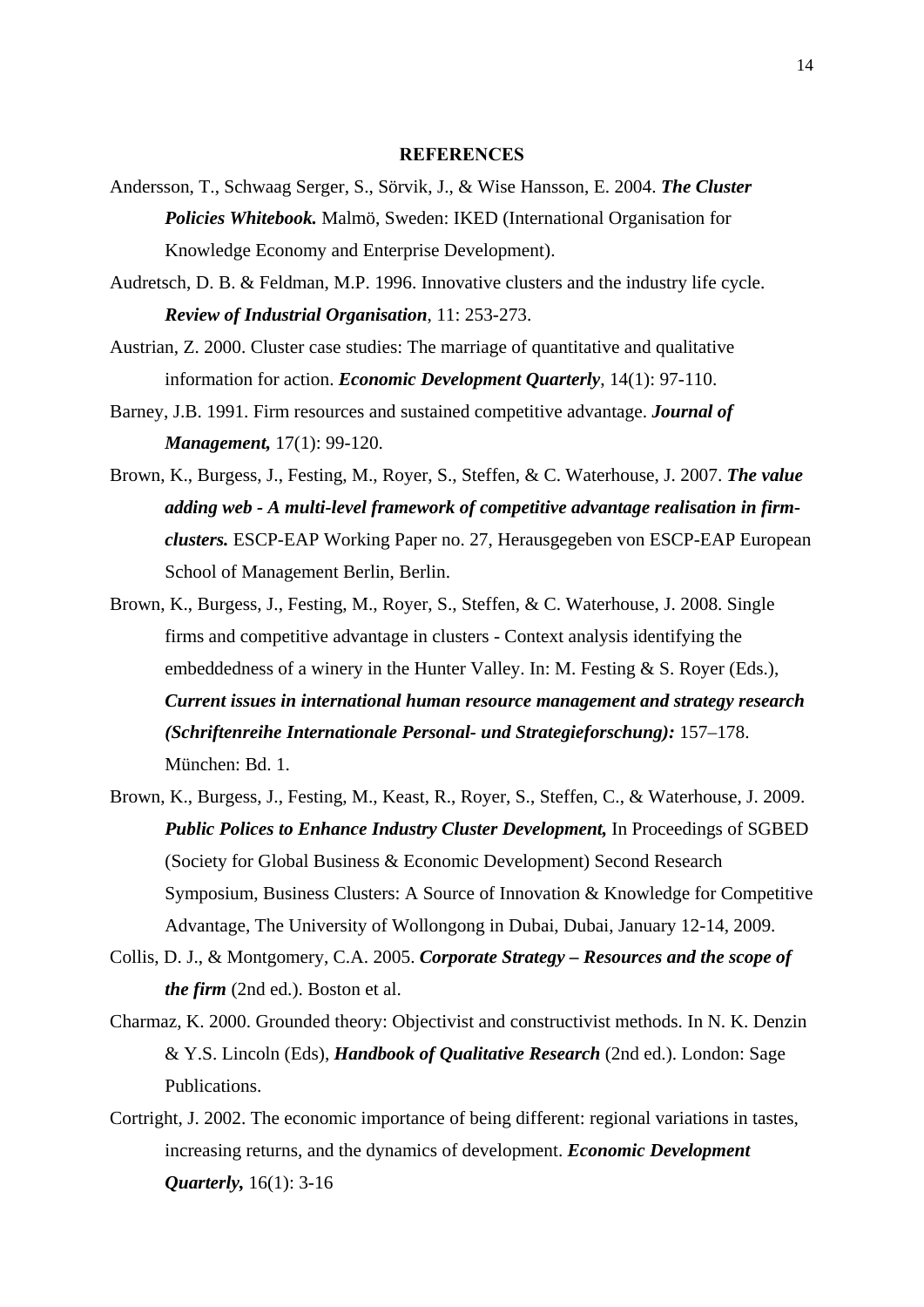- Dietl, H., Pauli, M., & Royer, S. 1999a. *Internationaler Finanzplatzwettbewerb Ein ressourcenorientierter Vergleich.* Wiesbaden: Gabler.
- Dietl, H., Pauli, M., Royer, S. 1999b. *Frankfurts Position im internationalen Finanzplatzwettbewerb - Eine ressourcenorientierte Analyse.* CFS Working Paper No.1999/10, Institut für Kapitalmarktforschung, Center for Financial Studies an der Johann Wolfgang Goethe Universität, Frankfurt.
- Dunning, J.H. 2000a. The eclectic paradigm as an envelope for economic and business theories of MNE activity. *International Business Review,* 9: 163-190.
- Dunning, J. H. 2000b. *Relational Assets, Networks, and International Business Activity.* Keynote Address, 26th Annual Conference of the European International Business Academy (EIBA), Maastricht.
- Dyer, J.H., & Singh, H. 1998. The relational view: cooperative strategy and sources of interorganizational competitive advantage. *Academy of Management Review,* 23(4): 660-679.
- Eisenhardt, K. M. 2002. Building Theory from Case Study Research. In A. Huberman & M. Miles, *The qualitative researcher's companion:* 5-37. London: Sage.
- Eisenhardt, K.M. & Graebner, M. E. 2007. Theory building from case studies: Opportunities and challenges. *Academy of Management Journal*, 50(1): 25-32.
- Festing, M., Royer, S., & Steffen, C. 2009. *Können Unternehmen durch Cluster Wettbewerbsvorteile realisieren? Eine ressourcenbasierte Analyse am Beispiel des Uhrenclusters Glashütte.* Under Review.
- Folta, T.B., Cooper, A.S., & Baik, Y.S. 2006. Geographic cluster size and firm performance. *Journal of Business Venturing,* 21(2): 217-242
- Grant, R.M. 1991. The resource-based theory of competitive advantage: implications for strategy formulation. *California Management Review,* 33( 3): 119-135.
- Lavie, D. 2006. The competitive advantage of interconnected firms: An extension of the resource-based view. *Academy of Management Review,* 31(3): 638-658.
- Maskell, P. 2005. Towards a knowledge-based theory of the geographical cluster. In S. Breschi & F. Malerba (Eds.), *Clusters, networks, and innovation:* 411-432. Oxford et al.
- Organisation for Economic Co-operation and Development (OECD). 2007. *OECD Reviews of regional innovations: Competitive regional clusters – national policy approaches.* Paris: OECD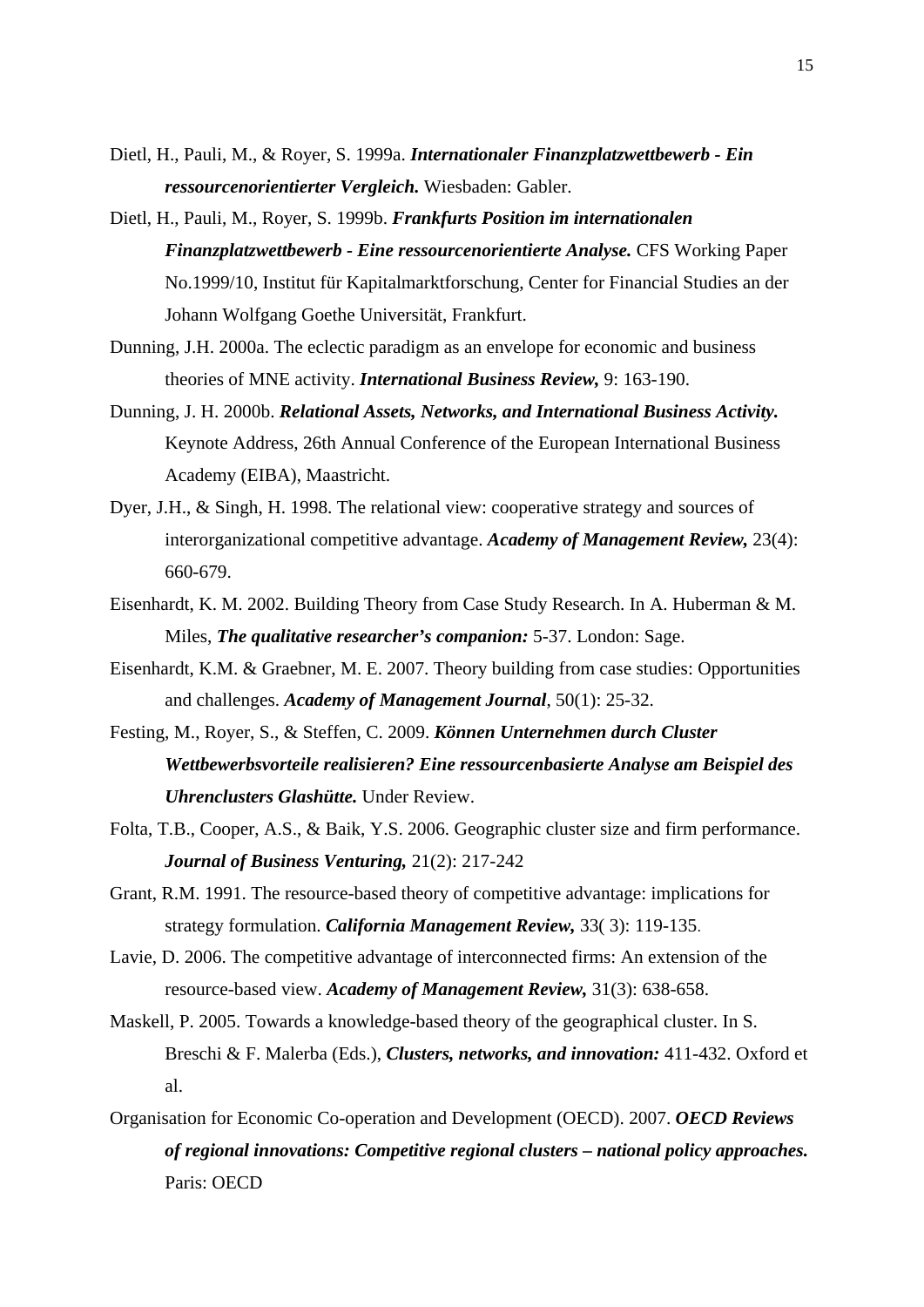- Peteraf, M.A. 1993. The cornerstones of competitive advantage: A resource-based view. *Strategic Management Journal,* 14(3): 179-191.
- Porter, M.E. 1980. *Competitive strategy. Techniques for analysing industries and Competitors.* New York
- Porter, M.E. 1985. *Competitive advantage.* New York .
- Porter, M.E. 1998. Clusters and the new economics of competition. *Harvard Business Review,* November-December: 77-90.
- Punch, K. 2003. *Introduction to social research.* London: Sage
- Seale, C. 1999. Quality in qualitative research. *Qualitative Inquiry*, 4: 465-478.
- Stake, R. 1994. Case Studies. In K. Denzin, & Y. Lincoln (Eds.). *Handbook of qualitative research:* 237-247. Thousand Oaks: Sage.
- Strauss, A.L. & Corbin, J. 1996. *Grounded theory: Grundlagen qualitativer Sozialforschung.* Weinheim.
- Tallman, S., Jenkins, M., Henry, N., & Pinch, S. 2004. Knowledge, clusters, and competitive advantage. *Academy of Management Review,* 29(2): 258-271.
- Tesch, Peter (1980): *Die Bestimmungsgründe des internationalen Handelns und der Direktinvestition. Eine kritische Untersuchung der außenwirtschaftlichen Theorien und Ansatzpunkte einer standorttheoretischen Erklärung der leistungswirtschaftlichen Auslandsbeziehungen der Unternehmen.*  Volkswirtschaftliche Schriften, Heft 301. Berlin: Duncker & Humblot
- Thompson, J.D. 1967. *Organizations in action.* New York et al.
- Wrona, T. 2005. *Die Fallstudienanalyse als wissenschaftliche Forschungsmethode.* ESCP-EAP Working Paper Nr. 10. Herausgegeben von ESCP-EAP European School of Management Berlin, Berlin.
- Yin, R.K .1981. The case study crisis: Some answers. *Administrative Science Quarterly*, 26(1): 58-65.
- Yin, R.K. 2002. *Case study research, design and methods* (3rd Ed.), Newbury Park.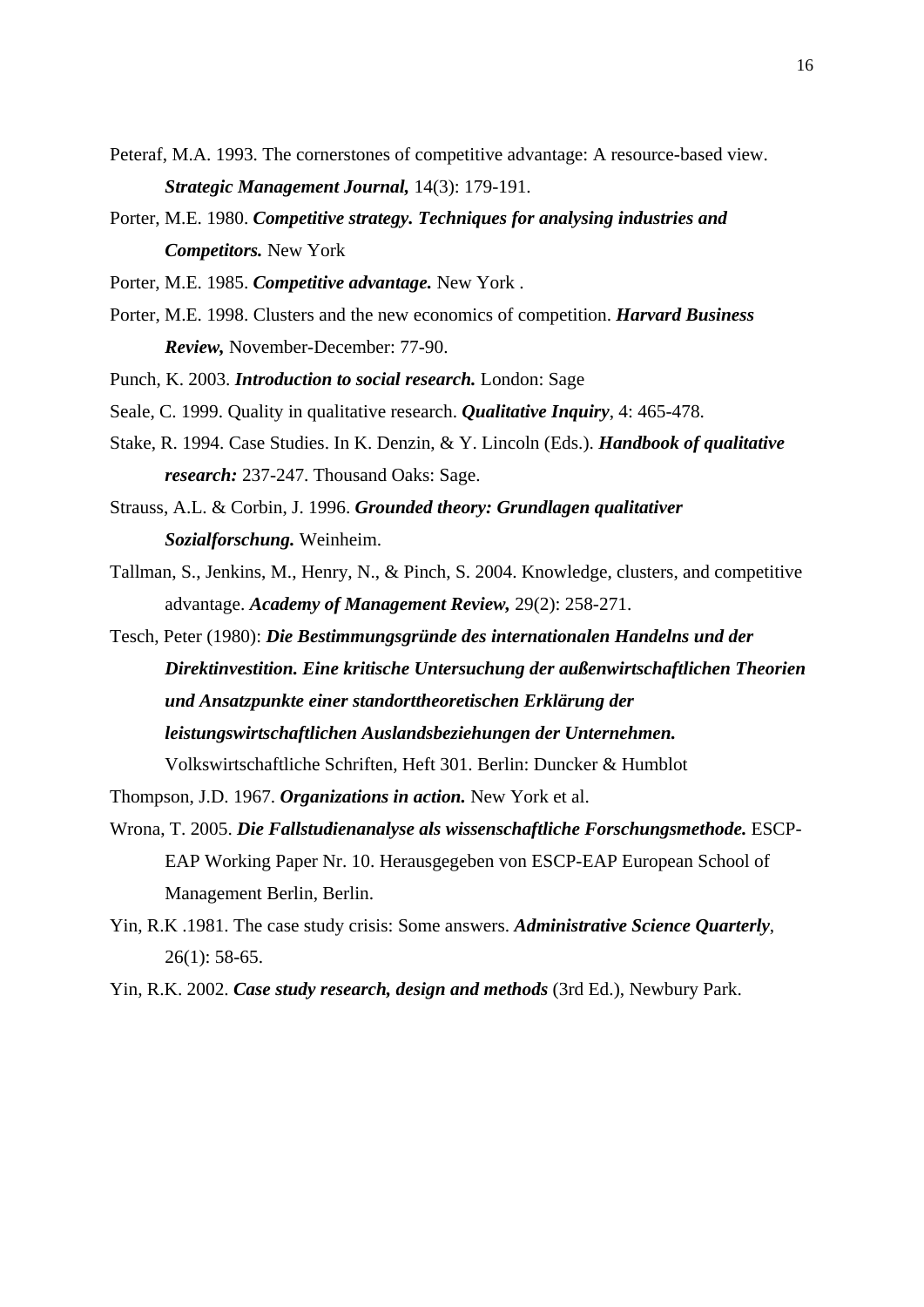### **APPENDIX A**

### **Questionnaire for Horizontal Actors**

### **Questionnaire for Horizontal Actors**

Please try to answer all questions. Even if you do not answer all questions, please fax or send the questionnaire back until <insert date>. All data will be treated strictly confidential and anonymised!

| 2. For how many years have you |                                                                      |           |                                                                                                             |  |  |  |
|--------------------------------|----------------------------------------------------------------------|-----------|-------------------------------------------------------------------------------------------------------------|--|--|--|
|                                | a)                                                                   |           |                                                                                                             |  |  |  |
|                                |                                                                      |           |                                                                                                             |  |  |  |
|                                |                                                                      |           |                                                                                                             |  |  |  |
|                                |                                                                      |           |                                                                                                             |  |  |  |
|                                |                                                                      |           |                                                                                                             |  |  |  |
|                                | 4. Can you identify suppliers with whom you cooperate intensively?   |           |                                                                                                             |  |  |  |
| If yes, in which area?         |                                                                      |           |                                                                                                             |  |  |  |
| O No                           |                                                                      |           |                                                                                                             |  |  |  |
|                                |                                                                      |           |                                                                                                             |  |  |  |
|                                |                                                                      |           |                                                                                                             |  |  |  |
|                                |                                                                      |           | 5. What is the price range of the finished goods? (Please indicate the currency e.g. AUS\$ or $\epsilon$ ). |  |  |  |
|                                |                                                                      |           |                                                                                                             |  |  |  |
|                                |                                                                      |           |                                                                                                             |  |  |  |
|                                | 6. How did the turnover of the firm develop within the last 5 years? |           |                                                                                                             |  |  |  |
| O Increase                     | O No change                                                          | O Decline | O Not applicable                                                                                            |  |  |  |
|                                |                                                                      |           |                                                                                                             |  |  |  |
|                                |                                                                      |           | 7. Does your firm cooperate with other businesses, e.g. with suppliers or with research                     |  |  |  |
| institutions and universities? |                                                                      |           |                                                                                                             |  |  |  |
| O No                           |                                                                      |           |                                                                                                             |  |  |  |
|                                |                                                                      |           |                                                                                                             |  |  |  |
|                                |                                                                      |           |                                                                                                             |  |  |  |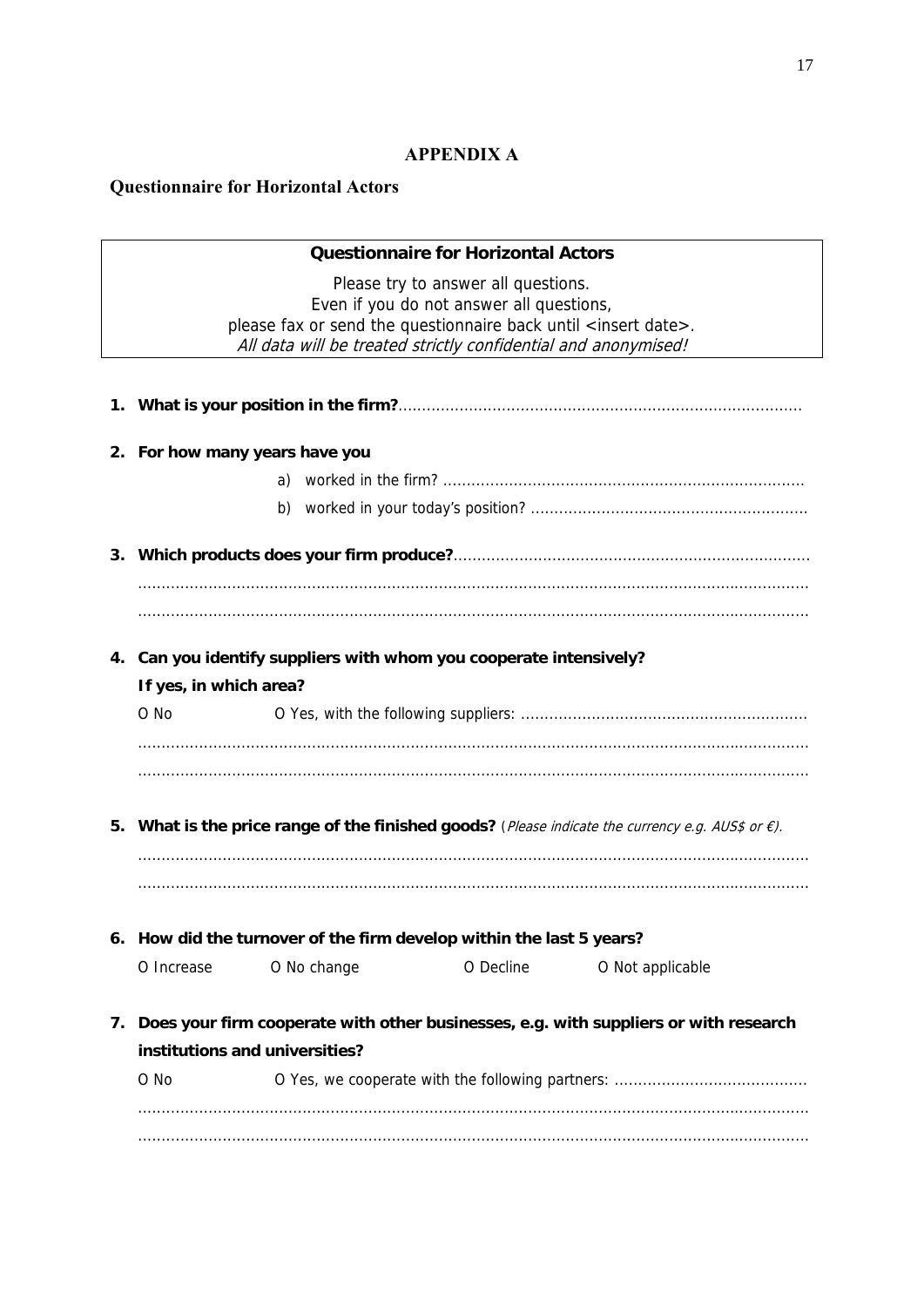### **8. Please indicate how important you deem cooperation.**

Please utilise the following scale for your answers: 1=most important, 2=very important, 3=important, 4=less important, 5=unimportant; n/a=not applicable.

|                                                             | 1  |          | 3        | 4        | 5        | n/a |
|-------------------------------------------------------------|----|----------|----------|----------|----------|-----|
| a) With suppliers                                           | O  | O        | O        | $\Omega$ | ∩        | O   |
| b) With research institutes:                                | O  | O        | $\Omega$ | $\Omega$ | ∩        | O   |
| c) With universities:                                       | ∩  | O        | O        | $\Omega$ | $\Omega$ | ∩   |
| d) With training schools:                                   | O  | O        | O        | $\Omega$ | ∩        | O   |
| e) With business associations:                              | O  | O        | O        | $\Omega$ | O        | ∩   |
| f) With businesses from your industry:                      | O  | O        | O        | O        | ∩        | O   |
| g) Are there other types of cooperation with your business? |    |          |          |          |          |     |
|                                                             | O. | $\Omega$ | $\Omega$ | $\Omega$ | O        |     |
|                                                             |    |          |          |          |          |     |

**9. How important are the following input factors for your business and how available are they at your location?** Please utilise the following scale for your answers: 1=very important/ good availability, 2= rather important/average availability, 3=important/available, 4=rather unimportant/low availability, 5=unimportant/not available; n/a=not applicable.

|                                                                                                                       |              | 1 | $\mathbf{2}$ | 3        | 4 | 5        | n/a      |
|-----------------------------------------------------------------------------------------------------------------------|--------------|---|--------------|----------|---|----------|----------|
| Suppliers who offer qualified and partly<br>a)                                                                        | Importance   | O | 0            | O        | 0 | 0        | 0        |
| balanced supply to your requirements.                                                                                 | Availability | O | O            | O        | O | $\Omega$ | O        |
| b) Favourable input costs, e.g. via economies of                                                                      | Importance   | O | 0            | O        | O | O        | Ω        |
| scale with regard to your suppliers or via<br>divided (transport) costs through cooperation<br>with other businesses. | Availability | O | $\Omega$     | $\Omega$ | O | Ω        | O        |
| c) Specialised research institutes, e.g. universities.                                                                | Importance   | O | O            | O        | O | Ω        | O        |
|                                                                                                                       | Availability | O | $\Omega$     | $\Omega$ | O | $\Omega$ | $\Omega$ |
| d) A specialised labour force.                                                                                        | Importance   | 0 | 0            | O        | O | $\Omega$ | O        |
|                                                                                                                       | Availability | O | O            | $\Omega$ | Ω | $\Omega$ | O        |
| e) Others:                                                                                                            | Importance   | 0 | 0            | $\Omega$ | O | Ω        | O        |
|                                                                                                                       | Availability | O | Ω            | $\Omega$ | O | O        | Ω        |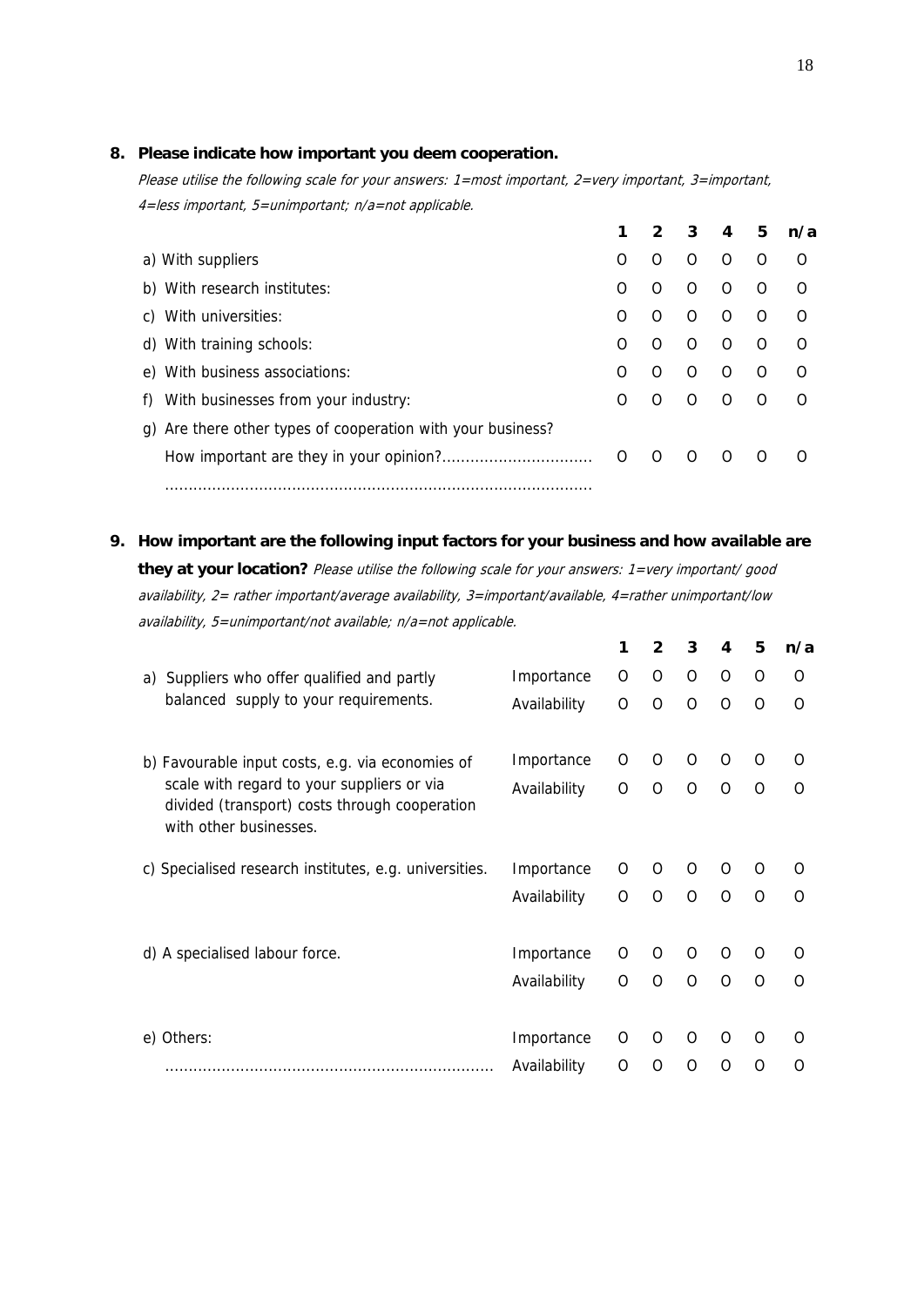#### **10. How strategically valuable do you consider the following resources to be in reference**

**to your business?** Please use the following scale for your answers: 1=strategically most valuable, 2=strategically very valuable, 3=strategically valuable, 4=strategically less valuable, 5=strategically not valuable; n/a=not available.

| Category 1:             | 1              | $\mathbf{2}$ | 3        | 4              | 5        | n/a |
|-------------------------|----------------|--------------|----------|----------------|----------|-----|
| Land                    | O              | 0            | O        | $\overline{O}$ | $\Omega$ | O   |
| <b>Buildings</b>        | O              | O            | O        | $\Omega$       | $\Omega$ | Ω   |
| Technical equipment     | O              | O            | O        | $\overline{O}$ | $\Omega$ | O   |
| Financial configuration | O              | O            | O        | O              | O        | O   |
| Category 2:             |                |              |          |                |          |     |
| Knowledge               | $\overline{O}$ | O            | $\Omega$ | $\overline{O}$ | $\Omega$ | Ω   |
| Image                   | O              | 0            | $\Omega$ | $\Omega$       | $\Omega$ | Ω   |
| Patents                 | O              | O            | $\Omega$ | $\Omega$       | $\Omega$ | O   |
| Reputation              | $\overline{O}$ | O            | $\Omega$ | $\circ$        | $\Omega$ | O   |
| Others:                 |                |              |          |                |          |     |
|                         | O              | O            | $\Omega$ | $\Omega$       | O        | O   |
|                         | O              | O            | O        | O              | O        | Ω   |

**11. Which of the mentioned resources in question 10 do you consider to have the highest strategic importance? Please evaluate the resources with the aid of the presented characteristics.** Please use the following scale for your answers: 1=I highly agree, 2=I rather agree, 3=I agree, 4=I rather do not agree, 5=I do not agree; n/a=not applicable.

|                                      |            | 1        | $\overline{2}$ | 3        | 4        | 5        | n/a      |
|--------------------------------------|------------|----------|----------------|----------|----------|----------|----------|
| The resource is rare.                | Category 1 | 0        | 0              | 0        | O        | 0        | 0        |
|                                      | Category 2 | O        | $\Omega$       | $\Omega$ | $\Omega$ | $\Omega$ | $\Omega$ |
| The resource cannot be traded.       | Category 1 | 0        | 0              | O        | O        | O        | O        |
|                                      | Category 2 | O        | $\Omega$       | O        | $\Omega$ | O        | ∩        |
| The resource is replaceable by other | Category 1 | 0        | O              | O        | O        | O        | O        |
| resources without problems.          | Category 2 | $\Omega$ | $\Omega$       | $\Omega$ | $\Omega$ | $\Omega$ | $\Omega$ |
| Competitors can imitate the resource | Category 1 | 0        | O              | O        | O        | O        | O        |
| without any problems.                | Category 2 | O        | O              | O        | O        | O        | O        |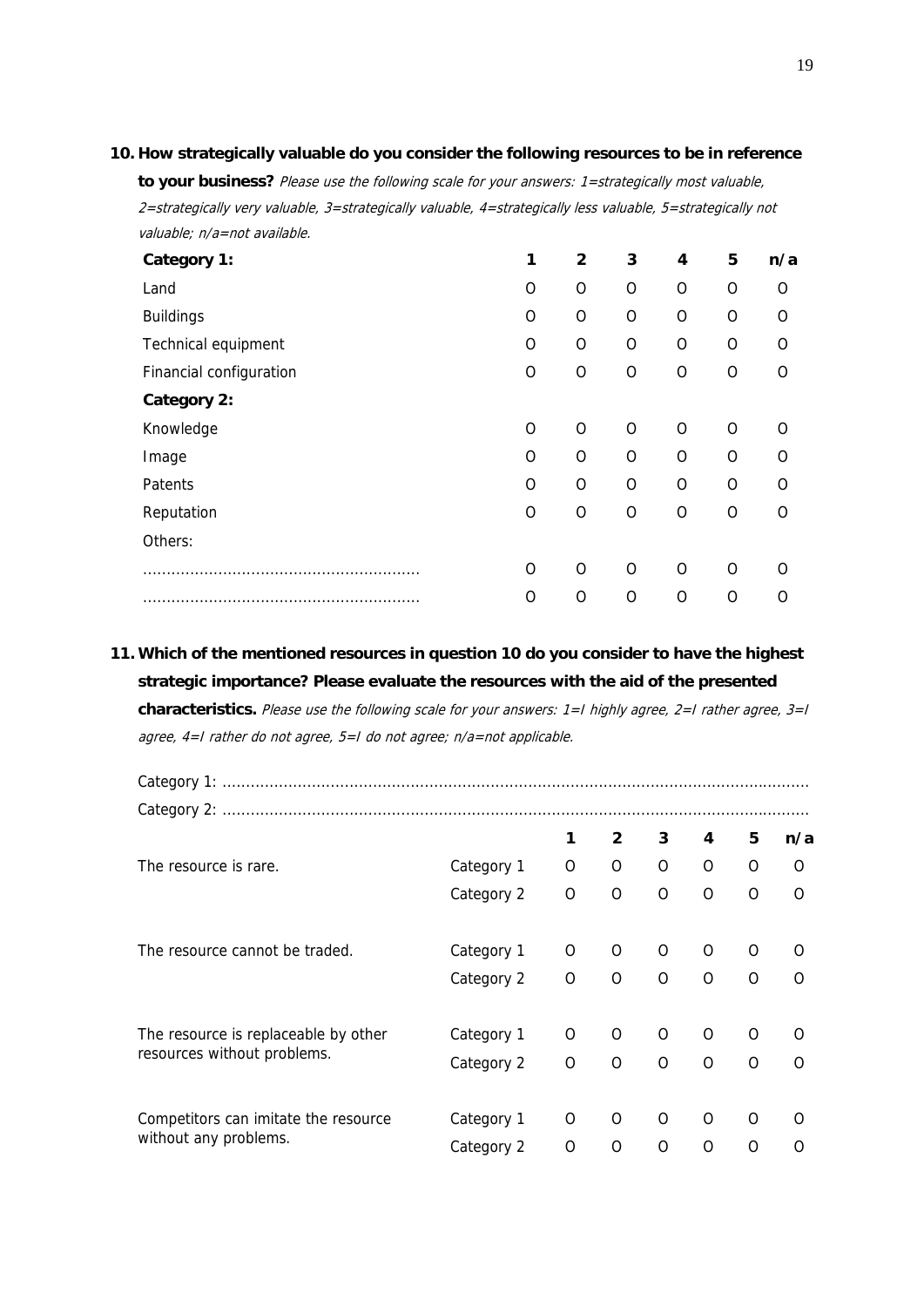**12. Can you identify resources for which your business competes with other businesses, e.g. qualified employees or buildings?**  O No O Yes, namely for the following resources: ................................................... ............................................................................................................................................... ...............................................................................................................................................

If yes, which of the mentioned resources do you see as being especially critically, that is as being especially valuable for the economic activities and the success of your business?

............................................................................................................................................... ............................................................................................................................................... ...............................................................................................................................................

**Thank you very much for your support and collaboration!**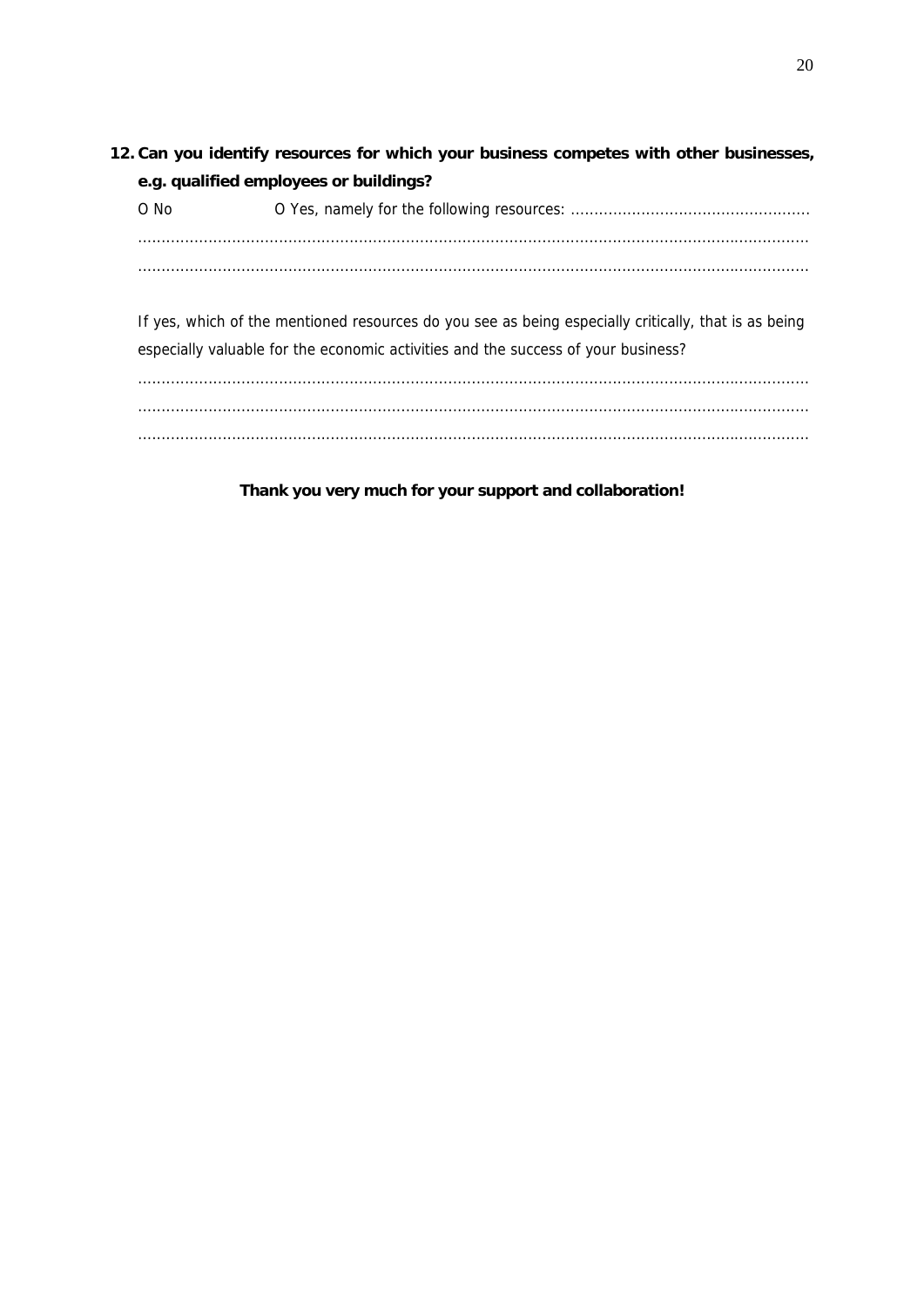### 21

### **APPENDIX B**

# **Questionnaire for Vertical Actors**

|    |                                |                                                               | <b>Questionnaire for Vertical Actors</b>                                                                                                      |                                                                                                             |
|----|--------------------------------|---------------------------------------------------------------|-----------------------------------------------------------------------------------------------------------------------------------------------|-------------------------------------------------------------------------------------------------------------|
|    |                                |                                                               | please fax or send the questionnaire back until <insert date="">.<br/>All data will be treated strictly confidential and anonymised!</insert> | Please try to answer all questions. Even if you do not answer all questions,                                |
|    |                                |                                                               |                                                                                                                                               |                                                                                                             |
|    | 2. For how many years have you | a)                                                            |                                                                                                                                               |                                                                                                             |
|    |                                |                                                               |                                                                                                                                               |                                                                                                             |
|    |                                |                                                               |                                                                                                                                               |                                                                                                             |
|    |                                |                                                               |                                                                                                                                               |                                                                                                             |
|    |                                |                                                               |                                                                                                                                               |                                                                                                             |
|    |                                |                                                               |                                                                                                                                               | 4. What is the price range of the finished goods? (Please indicate the currency e.g. AUS\$ or $\epsilon$ ). |
|    |                                |                                                               |                                                                                                                                               |                                                                                                             |
|    |                                |                                                               |                                                                                                                                               |                                                                                                             |
|    |                                |                                                               |                                                                                                                                               |                                                                                                             |
|    |                                |                                                               | 5. How did the turnover of the firm develop within the last 5 years?                                                                          |                                                                                                             |
|    | O Increase                     | O No change                                                   | O Decline                                                                                                                                     | O Not applicable                                                                                            |
| 6. |                                |                                                               |                                                                                                                                               | Can you identify suppliers and customers with whom you cooperate intensively? If                            |
|    |                                |                                                               | yes, in which area (e.g. development of new products)?                                                                                        |                                                                                                             |
|    |                                | Please differentiate between suppliers (S) and customers (C). |                                                                                                                                               |                                                                                                             |
|    | O No                           |                                                               |                                                                                                                                               | O Yes, with following suppliers and/or customers:                                                           |
|    |                                |                                                               |                                                                                                                                               |                                                                                                             |
|    |                                |                                                               |                                                                                                                                               |                                                                                                             |
|    |                                |                                                               |                                                                                                                                               |                                                                                                             |
| 7. |                                |                                                               | countries and please differentiate between suppliers (S) and customers (C):                                                                   | Where do your suppliers and/or customers originate from? Please identify from which                         |
|    | Europe                         |                                                               |                                                                                                                                               |                                                                                                             |
|    | Asia                           |                                                               |                                                                                                                                               |                                                                                                             |
|    | America                        |                                                               |                                                                                                                                               |                                                                                                             |
|    | Australia                      |                                                               |                                                                                                                                               |                                                                                                             |
|    | Africa                         |                                                               |                                                                                                                                               |                                                                                                             |
|    |                                |                                                               |                                                                                                                                               |                                                                                                             |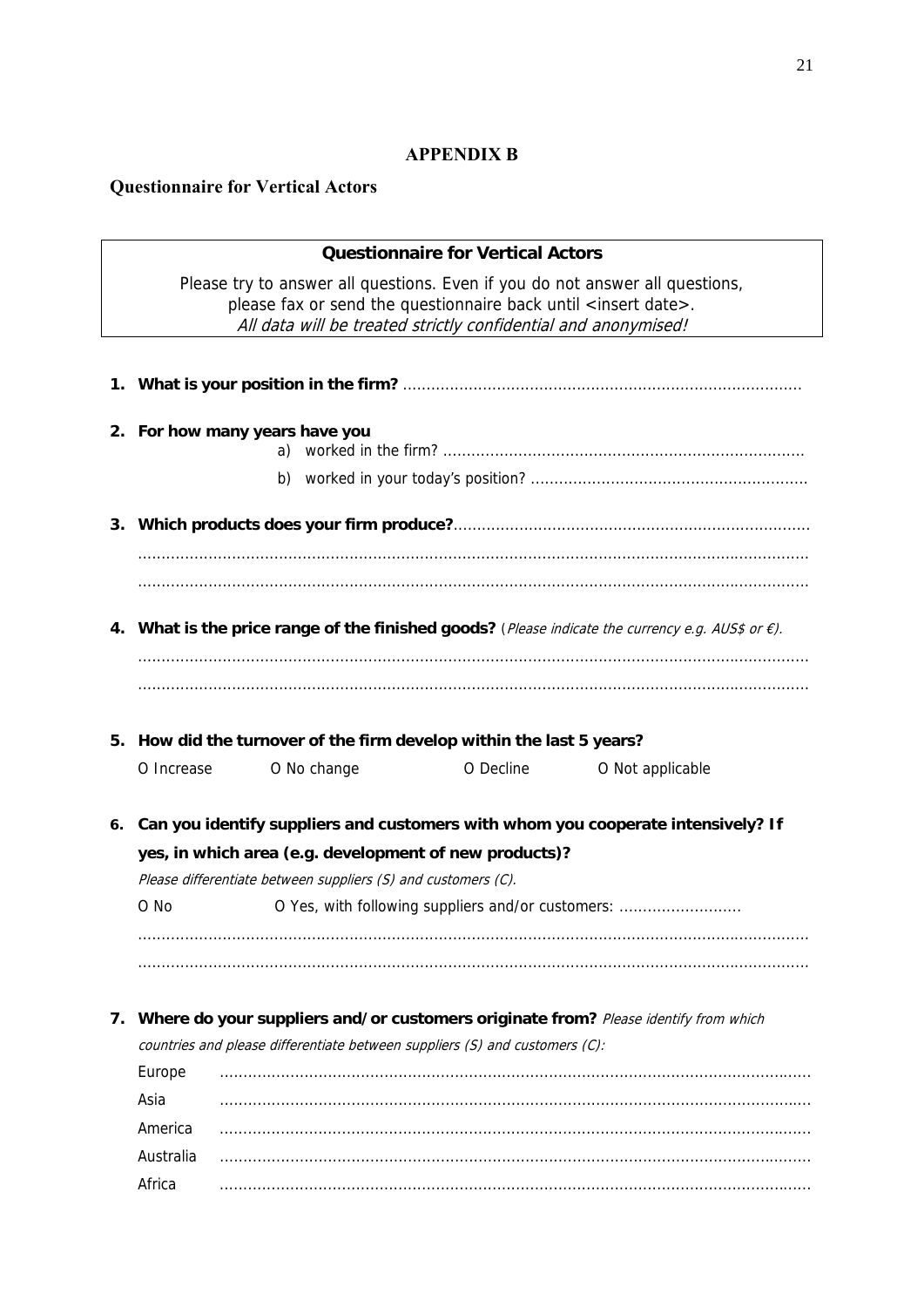**8. Does your firm cooperate with other businesses, e.g. with suppliers or with research institutions and universities?** 

O No O Yes, we cooperate with the following partners: ......................................... ............................................................................................................................................... ...............................................................................................................................................

### **9. Please indicate how important you deem cooperation.**

Please utilise the following scale for your answers: 1=most important, 2=very important, 3=important, 4=less important, 5=unimportant; n/a=not applicable.

|                                                                |   |          | 3 | 4 | 5 | n/a |
|----------------------------------------------------------------|---|----------|---|---|---|-----|
| a) With suppliers                                              | O | ∩        | O | O | O | O   |
| with customers:<br>b)                                          | O | O        | O | O | ∩ | O   |
| with research institutes:<br>C)                                | ∩ | O        | O | O | O | O   |
| with universities:<br>d)                                       | O | O        | O | O | O | O   |
| with training schools:<br>e)                                   | O | $\Omega$ | O | O | O | O   |
| with business associations:                                    | O | ∩        | O | ∩ | O | O   |
| with businesses from your industry:<br>q)                      | O | $\Omega$ | O | O | O | O   |
| Are there other types of cooperation with your business?<br>q) |   |          |   |   |   |     |
| How important are they in your opinion?                        | O | ∩        | O | Ω | ∩ | O   |
|                                                                | O |          |   |   |   |     |
|                                                                |   |          |   |   |   |     |

#### **10. How important are the following input factors for your business and how available are**

**they at your location?** Please utilise the following scale for your answers: 1=very important/ good availability, 2= rather important/average availability, 3=important/available, 4=rather unimportant/low availability, 5=unimportant/not available; n/a=not applicable.

|                                                                                                                       |              | 1 | 2        | 3        | 4        | 5        | n/a      |
|-----------------------------------------------------------------------------------------------------------------------|--------------|---|----------|----------|----------|----------|----------|
| a) Suppliers who offer qualified and partly                                                                           | Importance   | 0 | 0        | O        | O        | O        | O        |
| balanced supply to your requirements.                                                                                 | Availability | O | 0        | O        | $\Omega$ | O        | O        |
| b) Favourable input costs, e.g. via economies of                                                                      | Importance   | O | 0        | O        | $\Omega$ | $\Omega$ | ∩        |
| scale with regard to your suppliers or via divided<br>(transport) costs through cooperation with other<br>businesses. | Availability | O | Ω        | $\Omega$ | $\Omega$ | $\Omega$ | ∩        |
| c) Specialised research institutes, e.g. universities.                                                                | Importance   | O | $\Omega$ | $\Omega$ | $\Omega$ | O        | O        |
|                                                                                                                       | Availability | 0 | O        | O        | $\Omega$ | $\Omega$ | $\Omega$ |
| d) A specialised labour force.                                                                                        | Importance   | O | Ω        | O        | $\Omega$ | $\Omega$ | O        |
|                                                                                                                       | Availability | O | O        | $\Omega$ | $\Omega$ | $\Omega$ | $\Omega$ |
|                                                                                                                       | Importance   | O | O        | O        | $\Omega$ | $\Omega$ | $\Omega$ |
|                                                                                                                       | Availability | O | Ω        | $\Omega$ | $\Omega$ | Ω        | $\Omega$ |
|                                                                                                                       |              |   |          |          |          |          |          |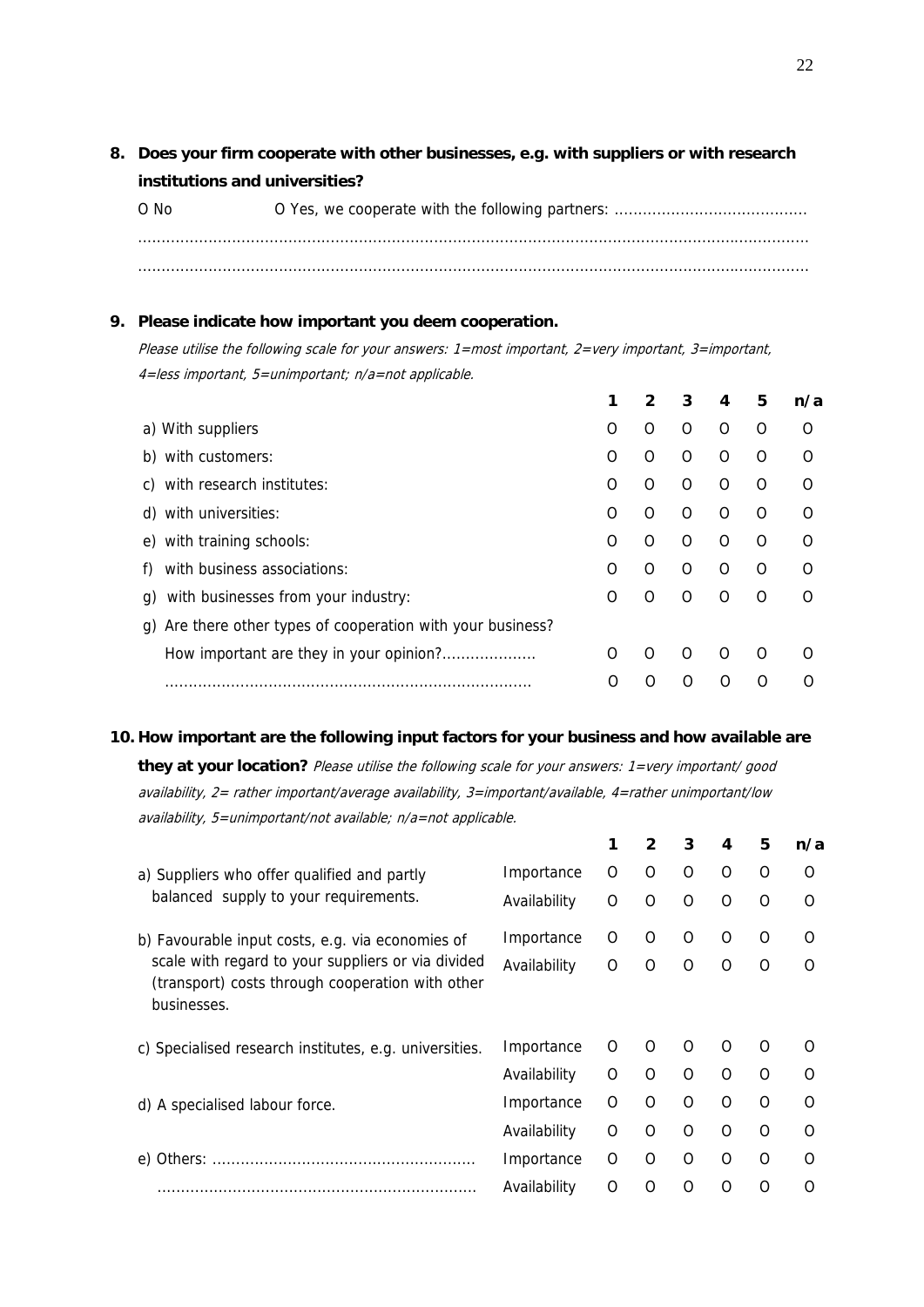### **11. How strategically valuable do you consider the following resources to be in reference**

**to your business?** Please use the following scale for your answers: 1=strategically most valuable, 2=strategically very valuable, 3=strategically valuable, 4=strategically less valuable, 5=strategically not valuable; n/a=not available.

| 1        | 2        | 3        | 4 | 5        | n/a      |
|----------|----------|----------|---|----------|----------|
| O        | O        | O        | O | O        | O        |
| O        | O        | O        | O | O        | 0        |
| O        | O        | O        | O | O        | $\Omega$ |
| O        | O        | 0        | O | O        | O        |
|          |          |          |   |          |          |
| $\Omega$ | $\Omega$ | O        | O | $\Omega$ | $\Omega$ |
| O        | O        | O        | O | O        | $\Omega$ |
| O        | $\Omega$ | O        | O | O        | $\Omega$ |
| $\Omega$ | $\Omega$ | $\Omega$ | O | O        | $\Omega$ |
|          |          |          |   |          |          |
| O        | O        | O        | O | O        | $\Omega$ |
| O        | O        | Ω        | O | O        | $\Omega$ |
|          |          |          |   |          |          |

### **12. Which of the mentioned resources in question 11 do you consider to have the highest strategic importance? Please evaluate the resources with the aid of the presented**

**characteristics.** Please use the following scale for your answers: 1=I highly agree, 2=I rather agree, 3=I agree, 4=I rather do not agree, 5=I do not agree; n/a=not applicable.

Category 1: ............................................................................................................................. Category 2: .............................................................................................................................

|                                      |            |   |          | 3        | 4        | 5        | n/a      |
|--------------------------------------|------------|---|----------|----------|----------|----------|----------|
| The resource is rare.                | Category 1 | O | O        | $\Omega$ | O        | O        | $\Omega$ |
|                                      | Category 2 | Ω | $\Omega$ | $\Omega$ | $\Omega$ | $\Omega$ | $\Omega$ |
| The resource cannot be traded.       | Category 1 | O | O        | O        | O        | O        | O        |
|                                      | Category 2 | O | O        | O        | O        | O        | $\Omega$ |
| The resource is replaceable by other | Category 1 | O | O        | $\Omega$ | O        | O        | ∩        |
| resources without problems.          | Category 2 | O | O        | O        | O        | O        | O        |
| Competitors can imitate the resource | Category 1 | Ω | O        | O        | ∩        | ∩        | O        |
| without any problems.                | Category 2 | O | Ω        | Ω        | Ω        | O        | O        |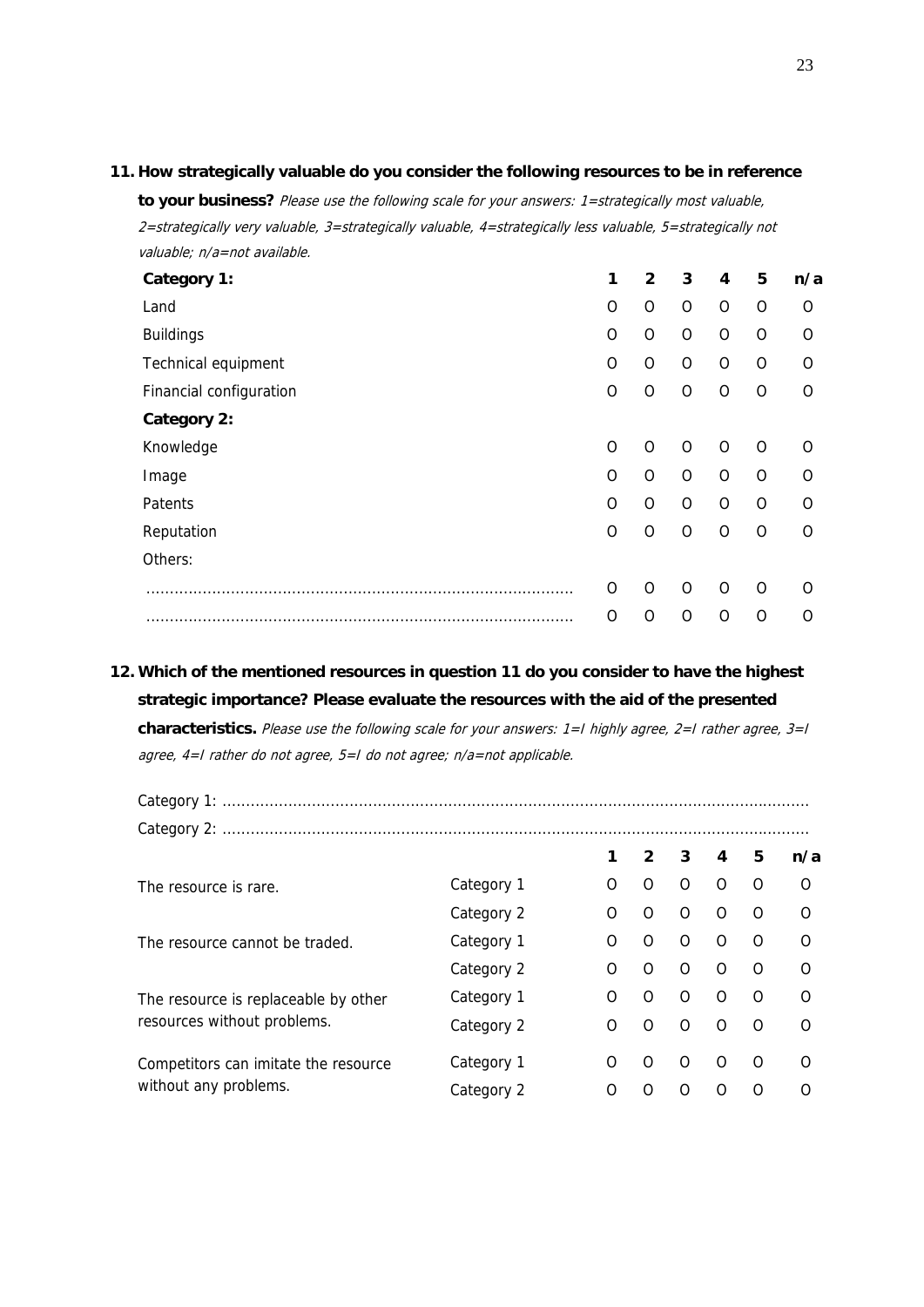# **13. Can you identify resources for which your business competes with other businesses, e.g. qualified employees or buildings?**  O No O Yes, namely for the following resources: ................................................... ............................................................................................................................................... ...............................................................................................................................................

If yes, which of the mentioned resources do you see as being especially critically, that is as being especially valuable for the economic activities and the success of your business?

............................................................................................................................................... ............................................................................................................................................... ...............................................................................................................................................

**Thank you very much for your support and collaboration!**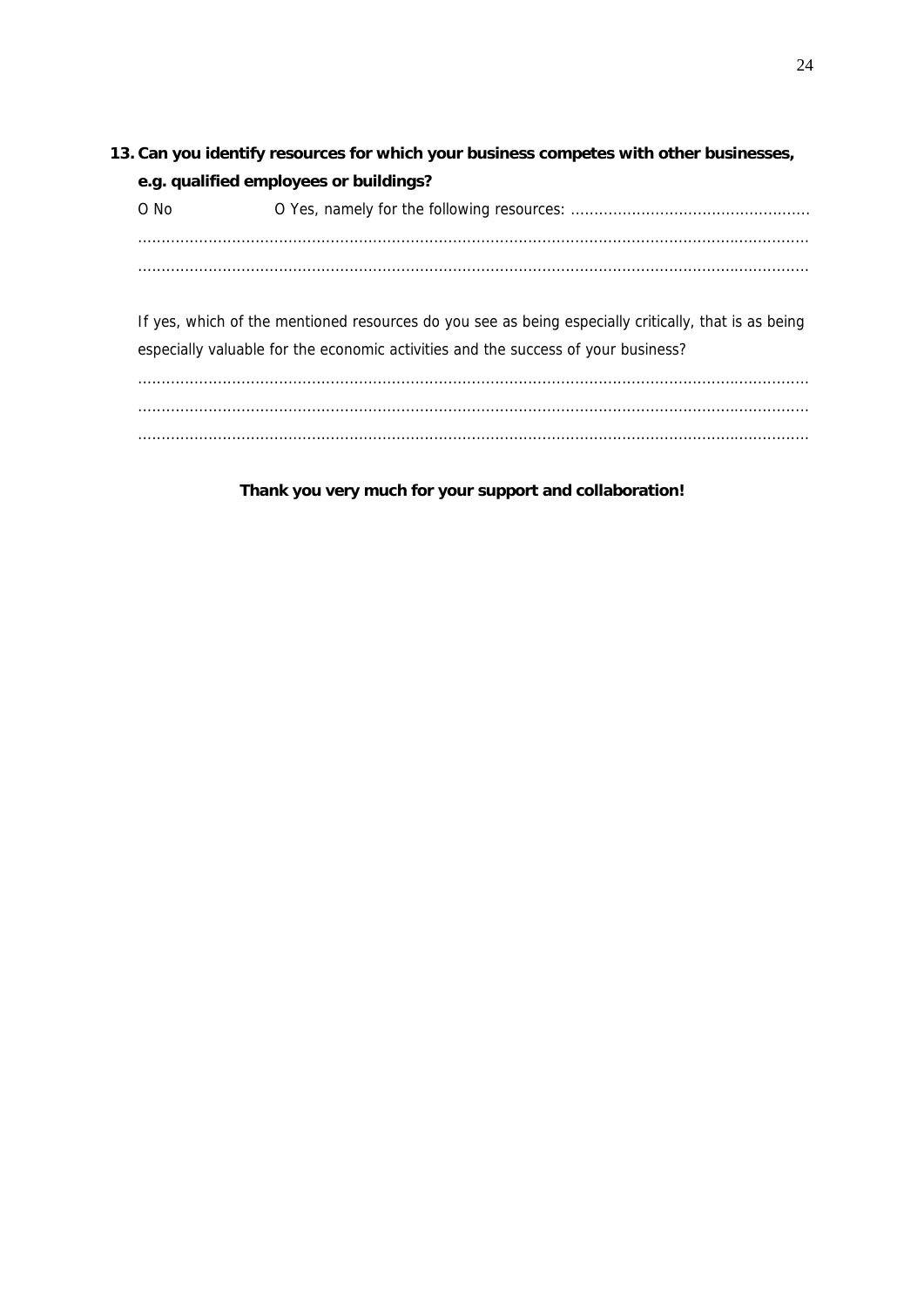### **APPENDIX C**

### **Questionnaire for Lateral Actors**

As different lateral actors can be identified like e.g. schools, economic development agencies, public authorities, no standardised questionnaire is available. The services and activities differ broadly from actor to actor. This means that for each lateral actor a specific questionnaire has to be developed. As a template the following questionnaire can be used, which was developed for a German vocational school.

### **Questionnaire for Lateral Actors**

Please try to answer all questions. Even if you do not answer all questions, please fax or send the questionnaire back until <insert date>. All data will be treated strictly confidential and anonymised!

| 2. For how many years have you                                                         |             |  |                                                                                                                                                                                                                                      |                                                                                      |  |  |  |  |
|----------------------------------------------------------------------------------------|-------------|--|--------------------------------------------------------------------------------------------------------------------------------------------------------------------------------------------------------------------------------------|--------------------------------------------------------------------------------------|--|--|--|--|
|                                                                                        |             |  |                                                                                                                                                                                                                                      |                                                                                      |  |  |  |  |
|                                                                                        |             |  |                                                                                                                                                                                                                                      |                                                                                      |  |  |  |  |
|                                                                                        |             |  |                                                                                                                                                                                                                                      |                                                                                      |  |  |  |  |
|                                                                                        |             |  | 4. Do you offer a dual education system or a full-time apprenticeship?                                                                                                                                                               |                                                                                      |  |  |  |  |
| O Dual                                                                                 | O Full-time |  | O Both <b>Communist Communist Communist Communist Communist Communist Communist Communist Communist Communist Communist Communist Communist Communist Communist Communist Communist Communist Communist Communist Communist Comm</b> | 0 Others:                                                                            |  |  |  |  |
|                                                                                        |             |  |                                                                                                                                                                                                                                      |                                                                                      |  |  |  |  |
|                                                                                        |             |  |                                                                                                                                                                                                                                      |                                                                                      |  |  |  |  |
| 6. To what extent do you cooperate with the local firms (e.g. with regard to practical |             |  |                                                                                                                                                                                                                                      |                                                                                      |  |  |  |  |
|                                                                                        |             |  |                                                                                                                                                                                                                                      | 7. Do the local firms engage in an active way to support and form the apprenticeship |  |  |  |  |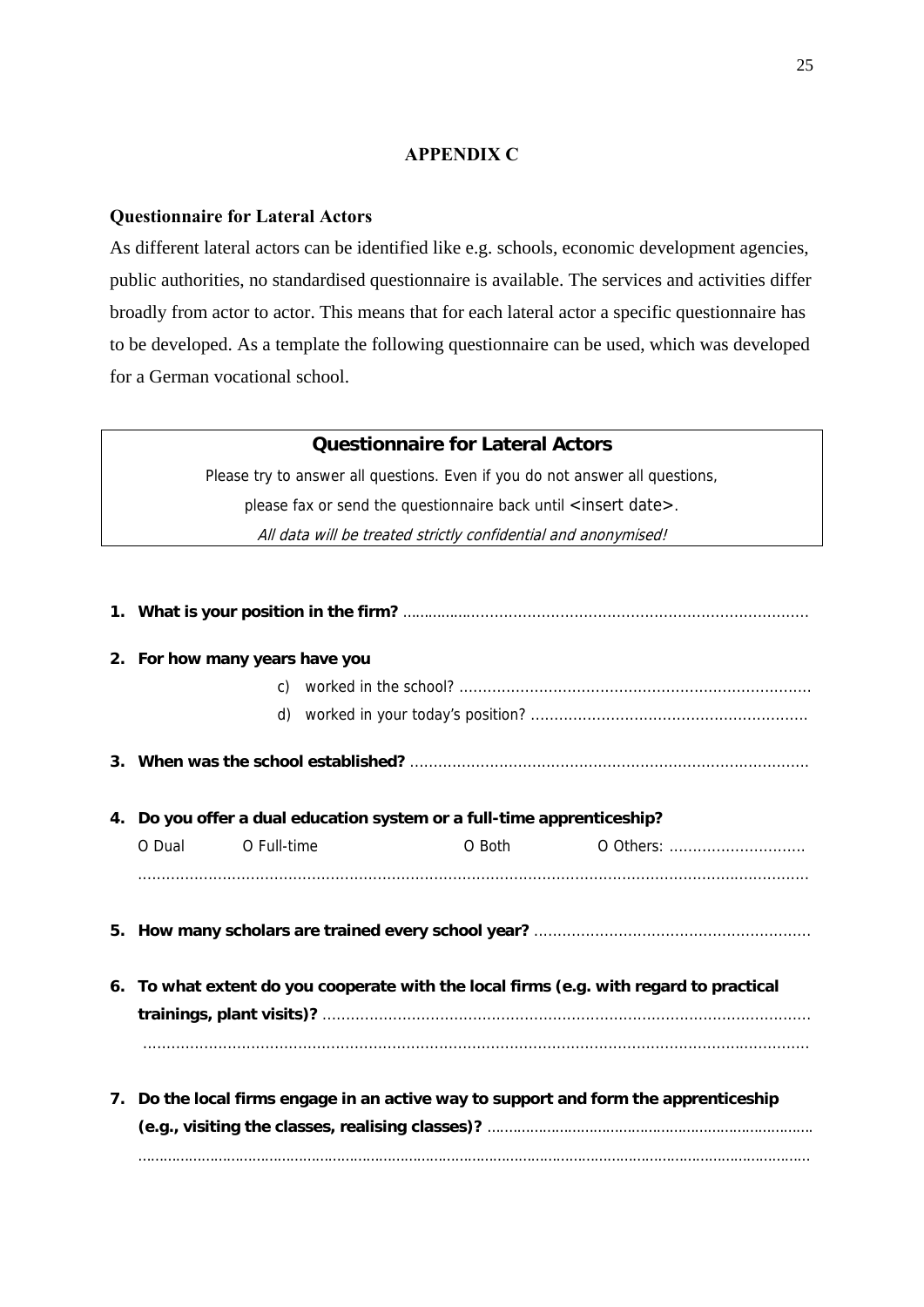|    | 8. Can you think of other relationships between the school and local firms?  |
|----|------------------------------------------------------------------------------|
| 9. | Which kinds of relationships does the school has to other actors, e.g. which |
|    |                                                                              |

**Thank you very much for your support and collaboration!**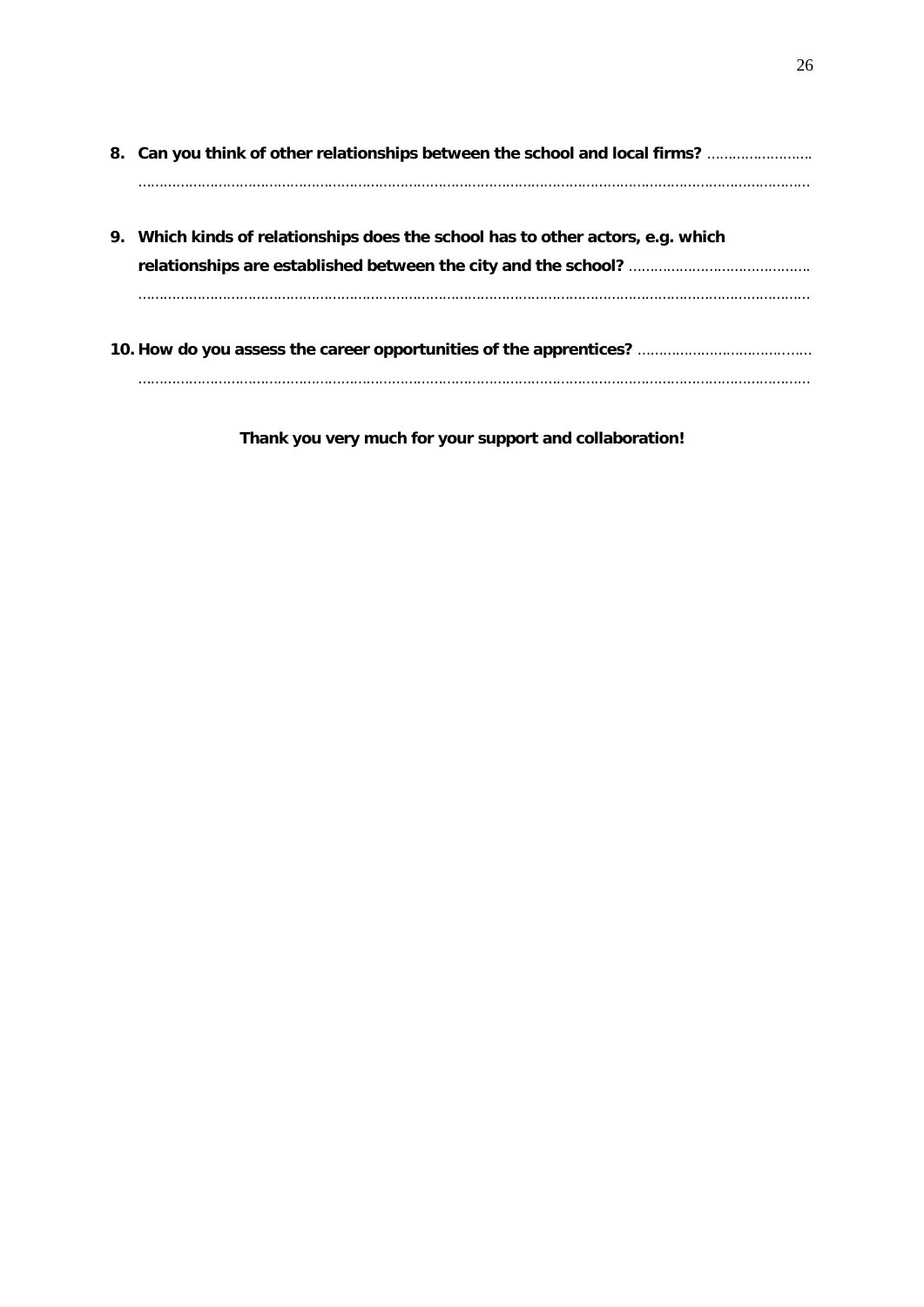### **APPENDIX D**

### **Interview Guide**

### **Interview Guide for Horizontal and Vertical Cluster Actors**

**Preliminary remark:** The interview guide has to be adapted to the information which are already known (e.g. from a questionnaire or an online-research).

**Introduction to the interview:** The interview starts with a presentation of the interviewer and a short presentation of the project.

### **1 General Part**

- 1.1 Information regarding the interview partner
	- 1.1.1 Please describe shortly your career development in general as well as with regard to your position within the firm.
	- 1.1.2 How would you describe your field of activity?

#### 1.2 Information regarding the firm

- 1.2.1 Which legal form does the company have?
- 1.2.2 When was the business founded?
- 1.2.3 Please describe shortly the history of the business development.
- 1.2.4 Are there more places of business? If yes: how many and where?
- 1.2.5 Were there more places of business? Why were they closed?
- 1.2.6 What do you produce?
- 1.2.7 Which goods are traded (e.g. luxury goods, commodities)?
- 1.2.8 Were there other products which were offered in the past (other segment, customer groups…)?
	- Why are they not offered any longer?
- 1.2.9 Which customer groups do you differentiate?
- 1.2.10 How many people are employed? How did the number of employees developed within the last five years?
- 1.2.11 How high is the annual sales revenue?
	- How did the sales revenue develop within the last five years?
- 1.2.12 Could you please give us an organisational chart of the business? If not: please describe the organisational structure of the business.

### **2 Resource-Embeddedness**

- 2.1 Regionalness
	- 2.1.1 Which natural resources are needed by your company especially for production (gas/oil; wind, sun, minerals, water, land)?
		- If there are: are these especially available in this region/easy to access?
	- 2.1.2 Which importance do the following infrastructural aspects have for your business:
		- Roads
		- **Rails**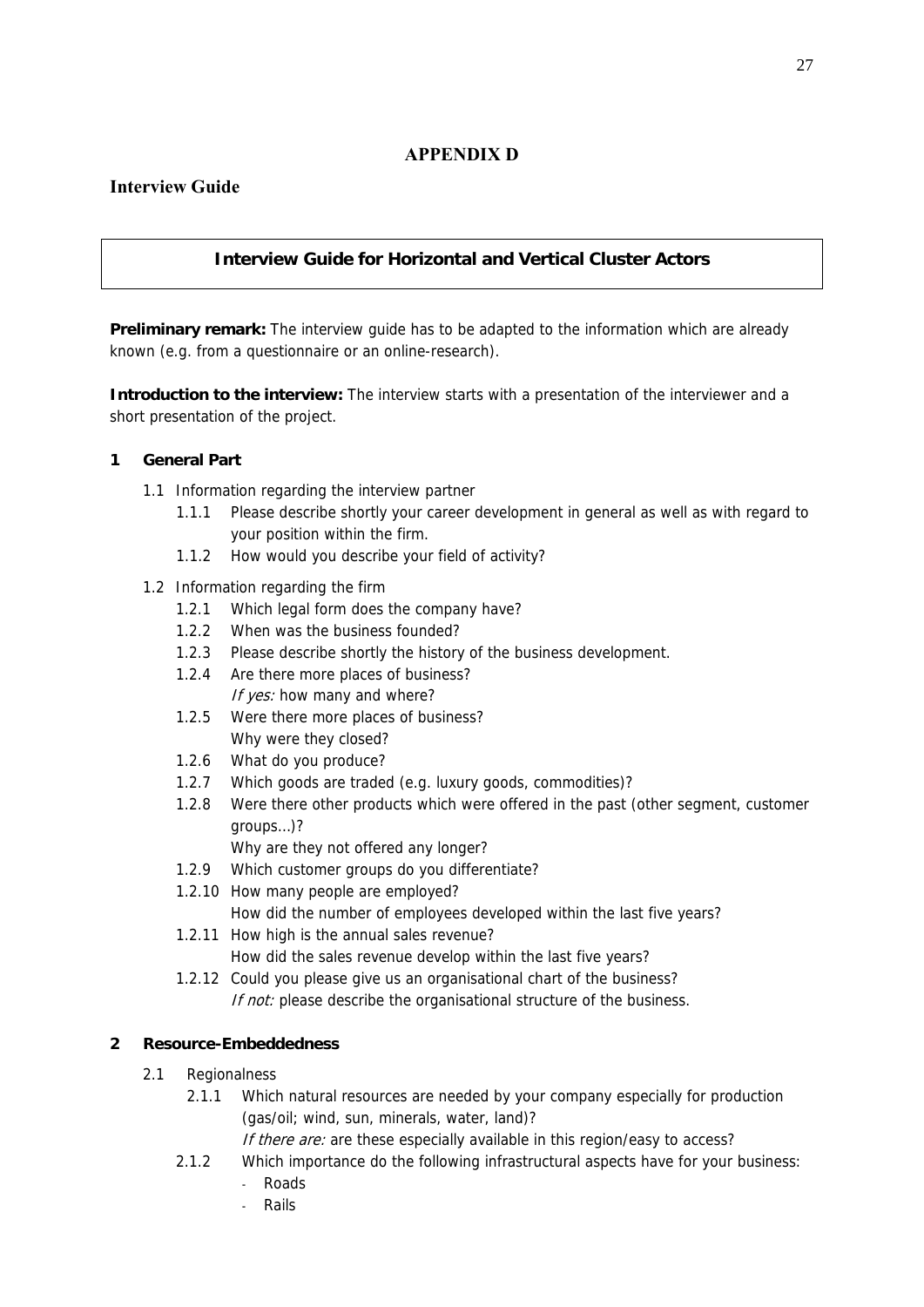- Water
- Air
- Electricity
- ICT
- How available are these infrastructures at your location?
- 2.1.3 Which importance do the following input factors have for your business:
	- Sophisticated suppliers, i.e. suppliers, which offer specialised and partly custom-tailored supplies
	- Favourable input costs, e.g. via economies of scale regarding the suppliers or divided (transport) costs due to cooperation with businesses
	- Specialised research institutes, like universities or a Fraunhofer Institute If these input factors have a high relevance, why is this the case?
	- How available are these input factors at your location?
- 2.1.4 To what extent are there specific features in your region/ for your business/ production regarding the following environmental factors:
	- Tax rates
	- Legal system
	- Economic system
	- Policies of government
	- Artificial barriers to trade of goods
	- Investment incentives and disincentives
	- 2.1.5 To what extent are the following effects connected to your location:
		- Availability of capital, are there e.g. special support programmes for businesses in your region?
		- Local competition. Are there producers at your location which produce the same or similar products? Maybe even for the same customer?
		- Entrepreneurial energy. Are there many new firms being started in a university or other company?
		- R&D capacity due to cooperation?
- 2.2 Tangible & Intangible Resources
	- 2.2.1 What do you think about the strategic relevance of territory (buildings, technical equipment, financial resources)?

 Are there any other strategic relevant tangible resources available within your company?

Which of the named tangible resources is most important to you?

2.2.2 What do you think about the strategic relevance of Know-How (image, patents, reputation)?

 Are there any other strategic relevant intangible resources available within your company?

Which of the named intangible resources is most important to you?

- 2.2.3 Which of the named resource is of specific importance/is crucial for your economic activity?
- 2.3 Human Resources
	- 2.3.1 Which importance has a specialised labour-pool for your business? Which specialised employees do you need especially? How available is such a labour pool at your location?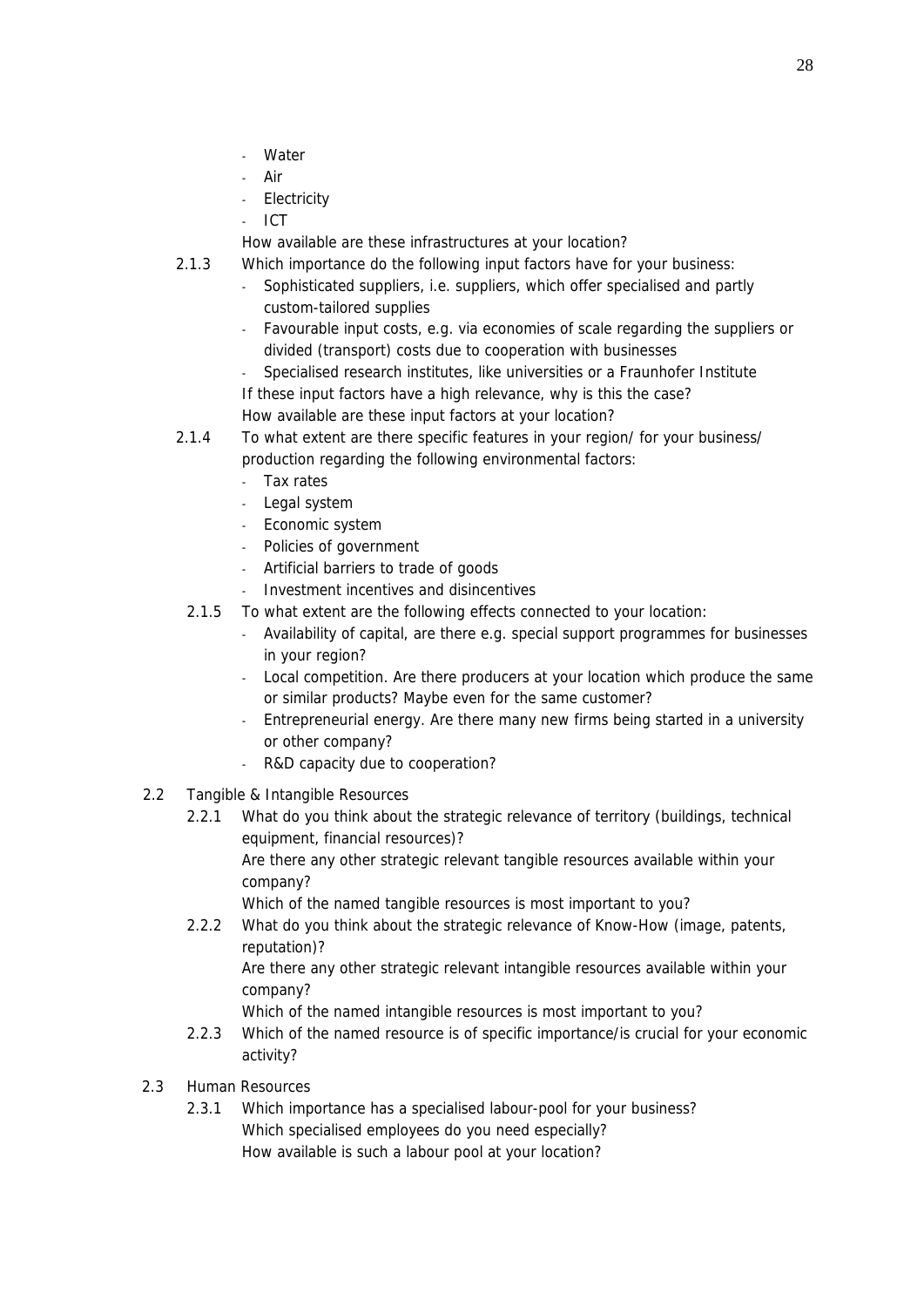- 2.3.2 What do you think about the strategic relevance of different groups of employees within your company (e.g. unskilled, skilled workers, academic persons, executives)?
- 2.3.3 Which of the named groups is most important to you?

### **3 Industry Characteristics**

- 3.1 To what extent influence the following market characteristics your business activities? - Proximity to markets
	- Access to specialised information and services
	- Transport costs
	- Local, sophisticated buyers
- 3.2 How do you feel about the negotiating power of the buying businesses within your branch? Concentration of buyers; are there some dominating buyers and many vendors? Switching costs - Is it easy for buyers to change the supplier?
- 3.3 How do you feel about the negotiating power of the suppliers within your branch? Concentration of buyers; are there some dominating suppliers and many buyers? Switching costs – Is it easy for the suppliers to find new buyers?
- 3.4 What do you think about a market entry into your branch? Is it difficult? If yes, which aspects influence this difficulty?
	- Political regulations/market limitations
	- Financial investments
	- (Buying) behaviour of the buyers
	- Access to key markets and distribution channels and suppliers
	- Technological demands
	- Know-How-Intensity, relationships
	- If not: why not?
- 3.5 Which laws/regulations are relevant for your branch?
- 3.6 Can you think of substitute goods for your product?

If not: why not? If yes: which ones? Is it easy for the buyer to switch to a substitute? Are the buyers willing to substitute? How high is the price and what do you think about the benefit of the substitute?

- 3.7 Do you feel a high rivalry in your branch? If not: why not? If yes: what is responsible for that?
- 3.8 Are there market leaders, many small producers or producers of equal size?
- 3.9 Do you compete with other companies about certain resources, e.g. qualified employees?
- 3.10 Which conventions, norms, practices etc. have developed/exist in your branch?
- 3.11 How would you describe the culture within the branch (artefacts (language, symbols, buildings), values and norms)?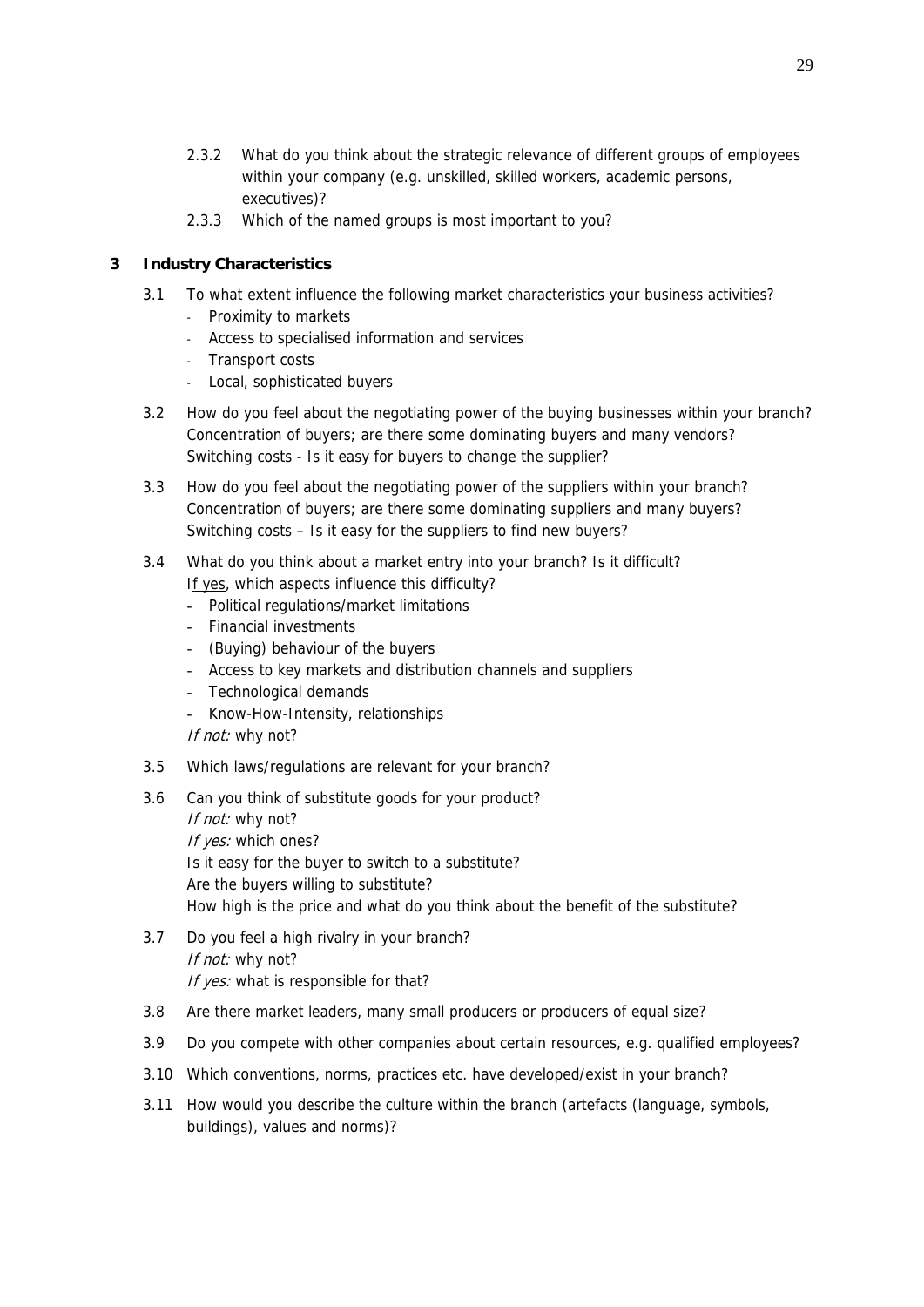### **4 Cooperation**

- 4.1 Is your product the input for other businesses/ institutions/actors? If yes: for which companies/ institutions/ actors? And how important is your product for these companies/ institutions/ actors in your opinion?
- 4.2 Do you need special products/ services of other companies/ institutions/ actors to produce your product?

If yes: which companies/ institutions/ actors and products/ services are we talking about? How do you classify the importance of these for your production?

4.3 Do you have a mutual exchange relationship with other companies/institutions/ actors? If yes: what do you exchange (e.g. Know-How, contacts, R&D activities, products)? If yes: how often does the exchange happen with these other companies/ institutions/ actors?

 With which companies/ institutions/ actors do you have such exchange relationships? How important is this exchange in your opinion?

4.4 Are there outputs which you can only produce when you work closely together with other companies/ institutions/ actors? If yes: which outputs are we talking about (e.g. research results)? If yes; with which companies/ institutions/ actors do you have such relationships? If yes: how often do you produce these outputs?

### **End**

Do you have any (further) questions?

**Thank you very much for your time and your cooperation!**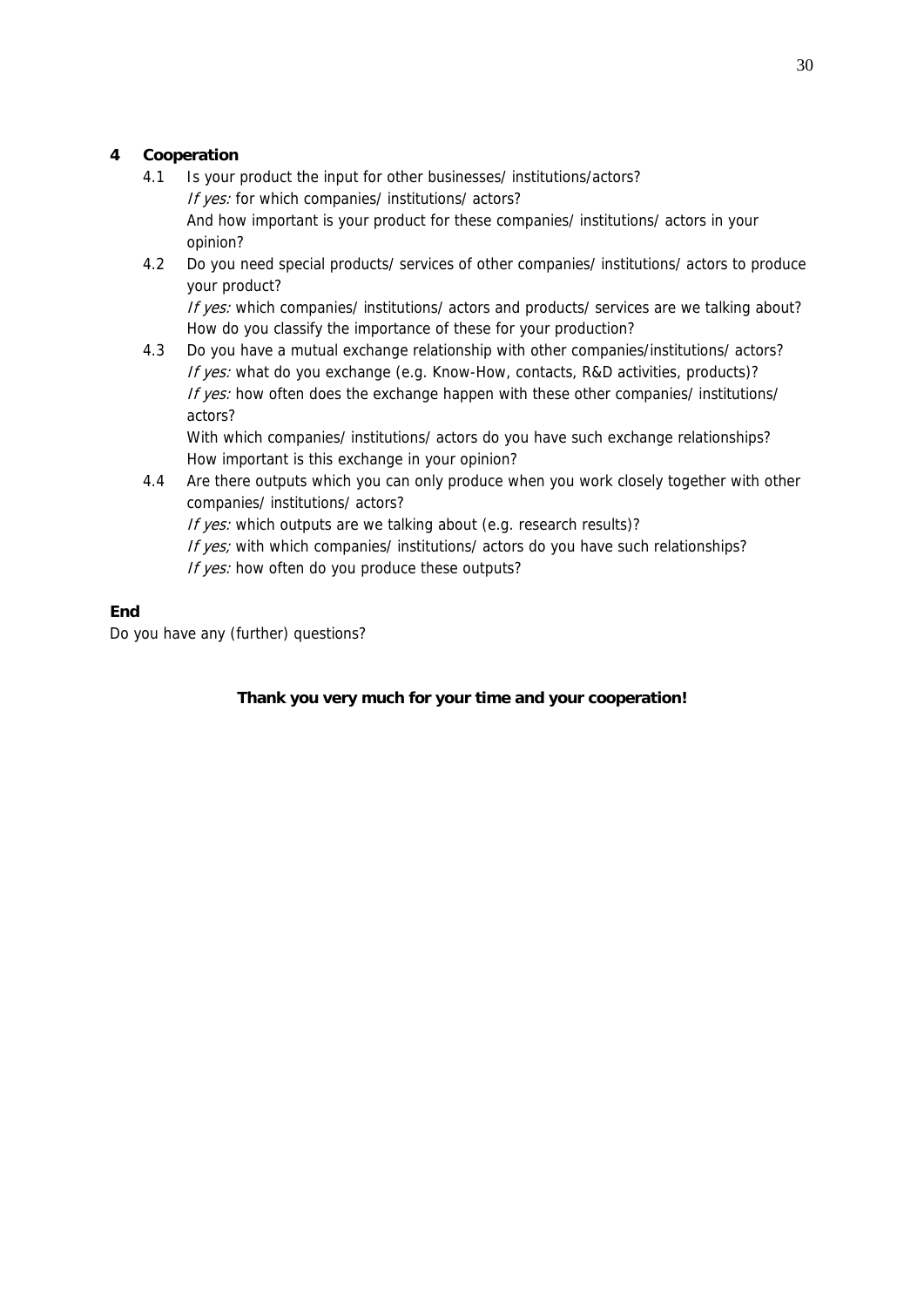### **APPENDIX E**

# **Cluster policy framework matrix**

|                                    | <b>Demand Policies</b><br><b>Training Policies</b> | <b>Broker Policies</b><br><b>International Links</b> | Framework<br><b>Policies</b> |
|------------------------------------|----------------------------------------------------|------------------------------------------------------|------------------------------|
| Mandatory                          | <b>XXX</b>                                         | <b>XXX</b>                                           | <b>XXX</b>                   |
| LEVEL OF INTERVENTION<br>Incentive | <b>XXX</b>                                         | <b>XXX</b>                                           | <b>XXX</b>                   |
| Voluntary                          | <b>XXX</b>                                         | <b>XXX</b>                                           | <b>XXX</b>                   |
|                                    | <b>Single Firm</b>                                 | <b>Cluster</b><br><b>UNIT OF ANALYSIS</b>            | <b>Context</b>               |

### **PUBLIC POLICY INSTRUMENTS**

Source: Adapted from Hood, 1983; Brown et al., 2007; & Andersson et al., 2004.